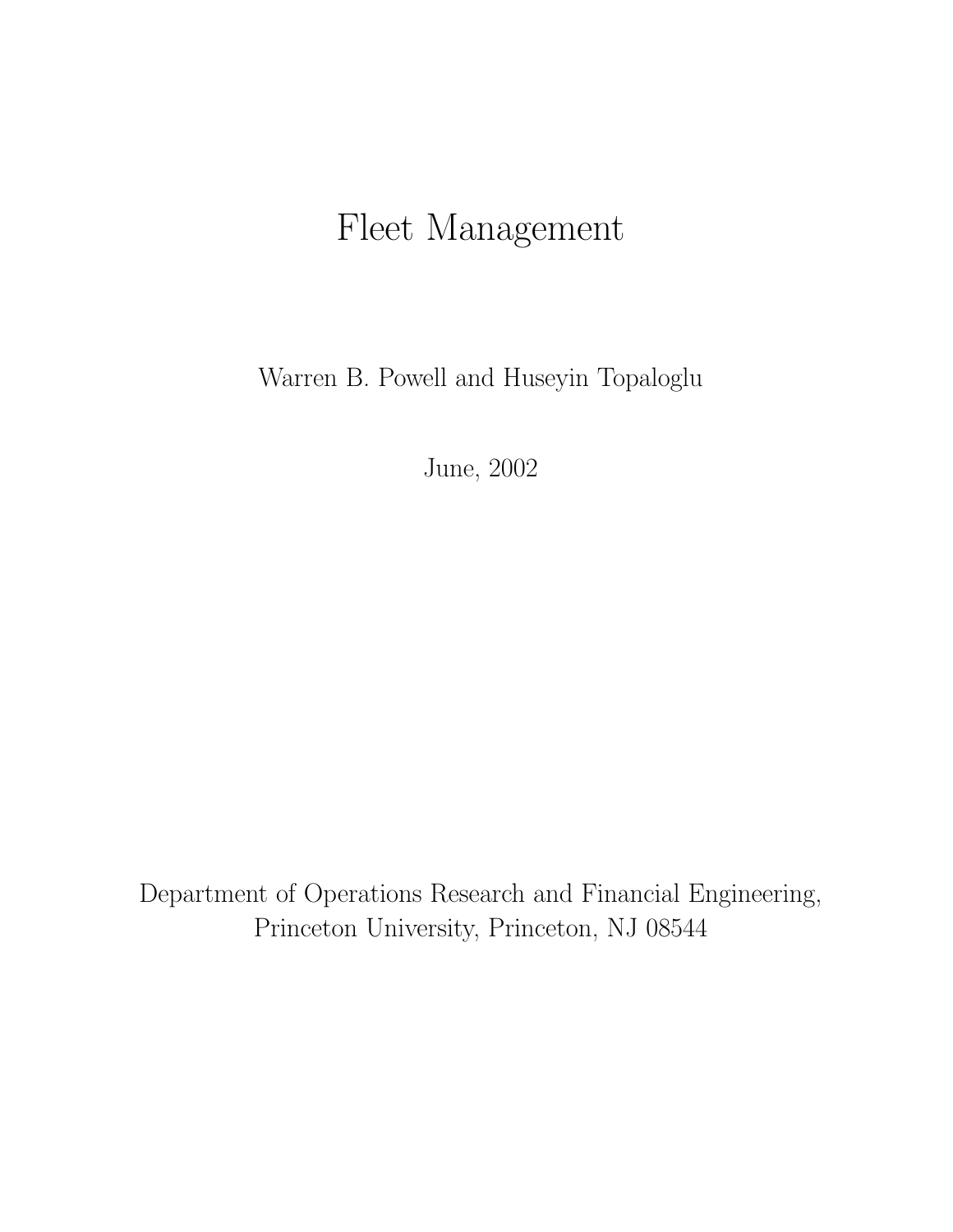#### Abstract

Fleet management addresses the problem of managing fleets of trailers, containers, boxcars, taxicabs, locomotives and business jets. In many applications, requests to be moved from one location to another arrive randomly over time. Since it may take days to move from one location to the next, it is often useful (even necessary) to reposition equipment before a customer demand is known. We use the techniques of stochastic optimization to solve two-stage and multistage fleet management problems, using the problem of rail car distribution as the motivating application. Rail car distribution is characterized by a high degree of randomness: in the orders being placed by the customers, in the empty cars becoming available, and in the transit times between locations. Car distribution problems also introduce other issues that are not typically addressed in the classical stochastic programming literature, such as lagged information processes, the need for discrete solutions, and the challenges posed when the relevant attributes of a car are allowed to grow (a common progression when solving real problems). This chapter is intended to introduce the reader to a real problem, providing a bridge between the classical literature of stochastic programming and the modeling and algorithmic challenges that would arise while solving a real problem.

# 1 Introduction

The fleet management problem, in its simplest form, involves managing fleets of equipment to meet customer requests as they evolve over time. The equipment might be containers which hold freight (ocean containers, truck trailers, boxcars), equipment such as locomotives, truck tractors, taxicabs or business jets (companies in the fractional jet ownership business may own up to 1,000 jets). The equipment has to serve customers (people or freight) who typically want to move from one location to the next. We make the assumption throughout that a piece of equipment can serve one request at a time.

One of the challenges of fleet management is that customer requests arrive randomly over time, often requiring service within a narrow interval. Since it can take from several days to over a week to move transportation equipment over long distances, it is not possible to wait until a customer request is known before moving the equipment. As a result, it is necessary to move equipment to serve demands before they are known. In actual applications, there are other sources of randomness such as transit times and equipment failures.

Fleet management problems in practice are quite rich, and it is helpful to focus on a particular application to provide a motivating context. In this chapter we use the classic problem of car distribution in railroads. The problem of optimizing the flows of empty freight cars for railroads is typically formulated as a textbook transportation problem. There are supplies of empty cars, and customers placing orders for these cars. Standard practice is to model the cost of an assigment as the time required to get from the location of a particular car supply to a customer demand. Once we have the supplies, demands and costs, we just throw it into our favorite LP package or network solver and we are done!

This is fairly close to what is being done in engineering practice today. At least two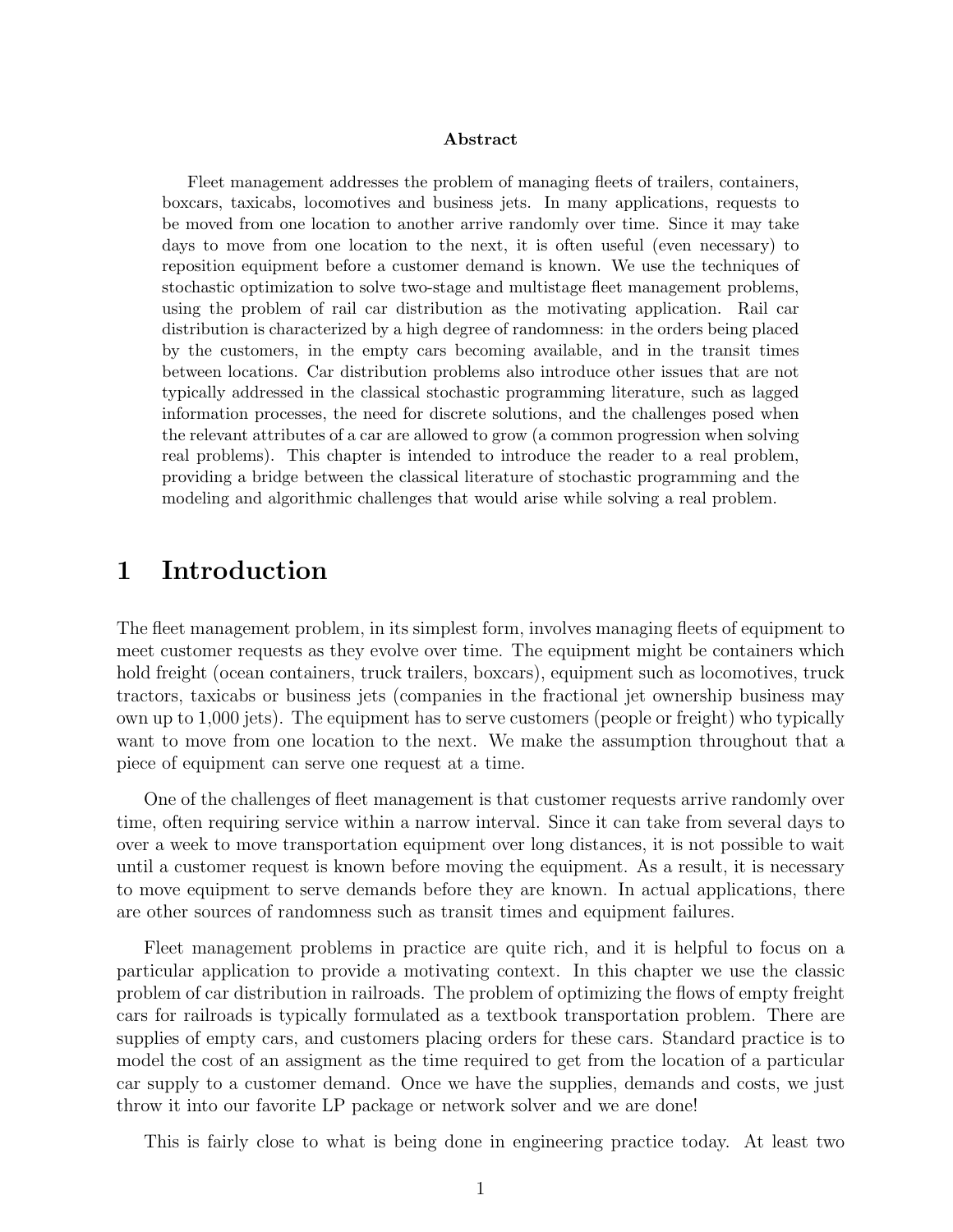major railroads in North America are solving their car distribution problem with this basic model. The advantage of the model is that it is easy to understand, the data requirements are straightforward, and it is easy to solve. The question is, does it work?

The answer is, sort of. Any model is an approximation, and the car distribution models used in practice today involve many approximations, but they can still add considerable value compared to manual fleet management. Of particular interest in this chapter, models today either ignore customer demands in the future or resort to deterministic forecasts. By contrast, interviews with planners reveal different strategies to handle the uncertainties of rail operations.

Actual rail networks are complex, noisy operations, and the management of cars has to be done in a way that recognizes all the sources of uncertainty. Surprisingly, the demands of customers for rail cars is not generally the most significant source of noise, primarily because they are in the habit of booking their orders well in advance. Furthermore, many of the largest customers are very predictable (although some are notoriously unpredictable). Perhaps the most annoying source of uncertainty for rail is the transit times, which might range between two and eight days between a pair of cities.

Another source of uncertainty is the supply of new empty cars. Cars may be sent "off line" to another railroad. The other railroad may then return the car empty, but with virtually no advance notice. As a result, empty cars will arrive from another railroad in a highly unpredictable manner. There is also the problem of cars breaking down or being judged unacceptable for service by the customer (typically because they are not clean enough).

Car distribution managers learn to deal with all this uncertainty by maintaining extra inventories of cars, allowing them to quickly substitute alternative cars when events do not proceed as planned. But how many extra cars should be provided, and what type? And where should they be stored? And how do we decide when there are simply too many cars, and there is an opportunity to reduce the fleet? Furthermore, there are some periods of the year when demands are higher than normal, which means that inventories will have to be tightened.

In addition to the challenge of planning inventories, deterministic models have an annoying property that can produce serious practical problems. When a car is emptied, it is best when it can be immediately moved to the area where it will eventually be needed. If not, it has to be brought into a local yard, stored, and then finally moved in response to a customer demand (typically a fairly long distance). It is much better to move the car right away to the general area where it will be needed, and then move the car a much shorter distance when the customer demand actually arises. Deterministic models can use a forecast of future demands, but what happens when the total supply of cars is greater than the point forecast of future car orders? A deterministic model is not able to move the car to a location where it might be needed.

Current advances in empty car distribution are focusing on improving the model of the physical process: the movement of trains, train capacities, yards, travel times, and times through yards. But these models completely ignore the modeling of the evolution of in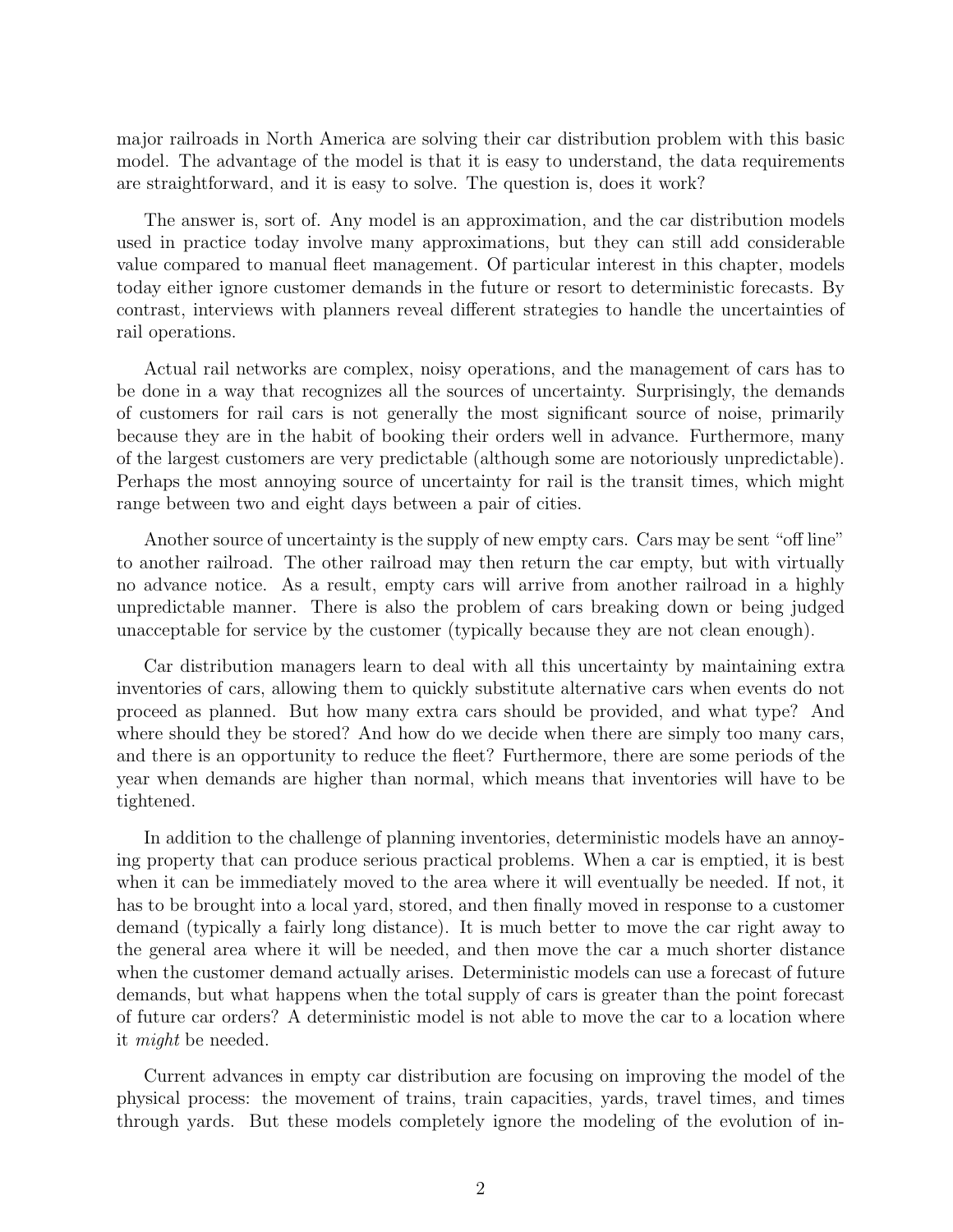formation. Stochastic programming provides a framework for modeling the evolution of information much more accurately than is done with current technologies.

# 2 The car distribution problem

We begin with a general description of the car distribution problem. Section [2.1](#page-3-0) describes the physical processes that govern car distribution, followed by section [2.2](#page-4-0) which describes the information processes.

### <span id="page-3-0"></span>2.1 The physical process

Rail operations can be hopelessly complex, but for the purpose of our model, we are going to represent them in a very simple way. We start when a car becomes empty and available at a shipper's location. The shipper notifies the railroad which then schedules a local train to come out and pick up the available cars and bring it back to a *regional yard*. It is easiest for the railroad if the car already has an assignment to a final destination, since this allows the railroad to put the car on the right tracks at the regional yard so that it can move on the correct outbound train.

Cars are moved in blocks of cars that share a common origin and destination. However, it is not always possible to build a block of cars that goes all the way to the final destination of the car. Instead, it may be necessary to build blocks of cars to intermediate locations called classification yards. Here, blocks can be broken up and divided on multiple outbound tracks, each representing a new block of cars with a common destination. Needless to say, breaking up a block of cars at a classification yard takes time and adds a considerable amount of uncertainty. On the other hand, they offer an important opportunity: the ability to make a decision.

It can take a week or more to move a car from origin to destination. Needless to say, there is a lot of information arriving during this time, and it may be the case that the railroad would like to make a new decision about the car. This can only happen at classification yards. After moving through one or more classification yards, the car finally arrives at a regional depot, from which the car may be delivered to a number of customers in the region.

The network is depicted in Figure [1.](#page-4-1) There are four types of decision points: the customer location when the car first becomes empty, the regional depot where the car is first placed when pulled from the customer, intermediate classification yards, and the regional depot at the destination. Once a car is placed at a destination regional depot, it should not be moved again to another regional depot. However, a car arriving at a classification yard can, in principle, be sent to any other classification yard, or any regional depot.

One of the most powerful strategies that are used by railroads to handle uncertainty is substitution. Substitution occurs across three primary dimensions: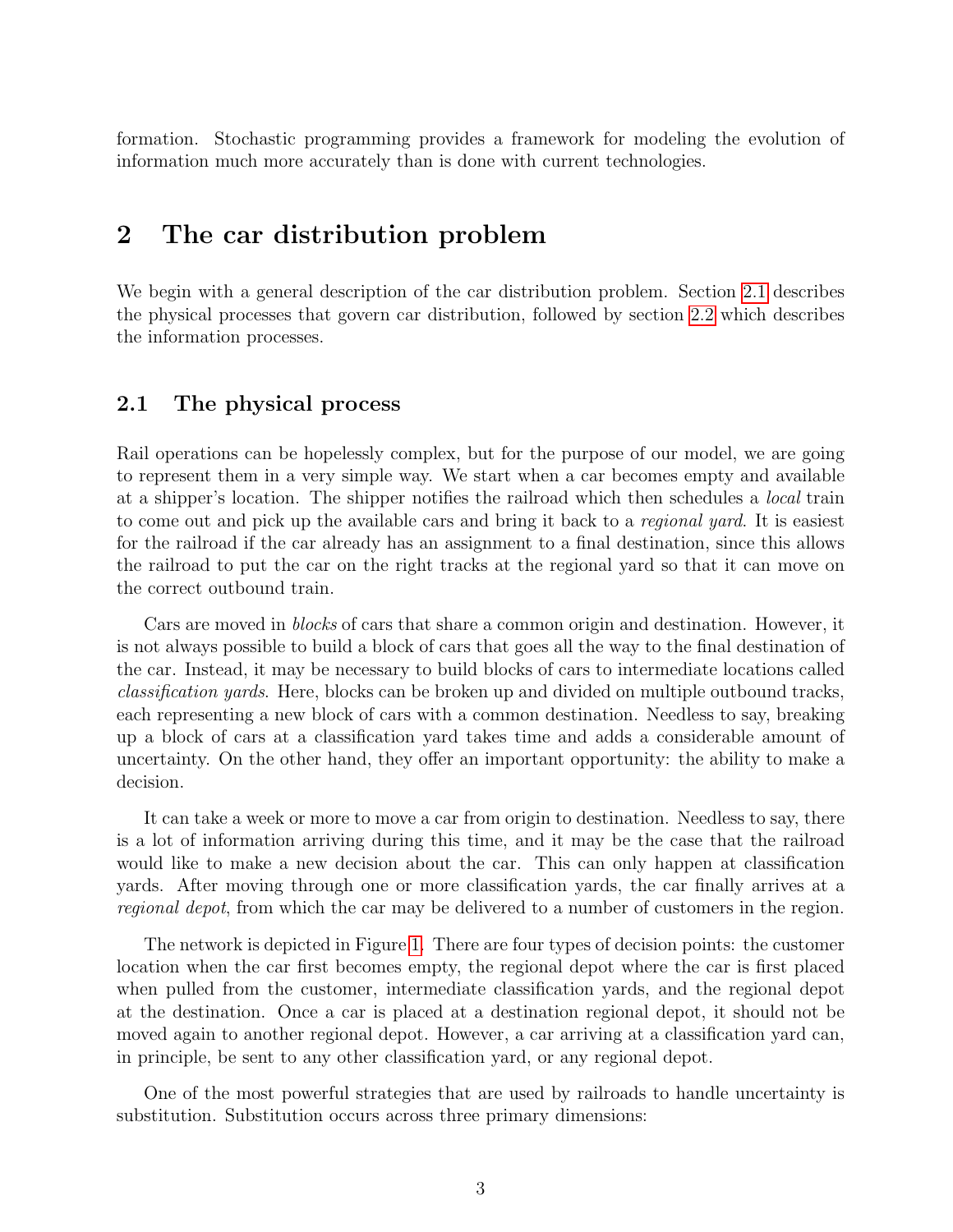

<span id="page-4-1"></span>Figure 1: Car distribution through classification yards

- 1) Geographic substitution The railroad may look at different sources of cars and choose a car that is farther away.
- 2) Temporal substitution The railroad may provide a car that arrives on a different day.
- 3) Car type substitution The railroad may try to satisfy the order using a slightly different car type.

Rail cars come in a variety of types. There are about 30 car *groups*, which include cars such as box cars, gondolas, coal cars, tanker cars, and so on. Within a group, there could be anywhere from five or six to as many as two dozen specific types of cars. As a general rule, a customer will require a car from a particular group, and may even require a car of a particular type within a group. Substitution across groups is typically not possible.

Temporal substitution, which also enables geographic substitution, is governed in large part by the characteristics of the customer order. Some car orders need to be satisfied on a particular day, while many can be satisfied any day within a week. Customers that offer within-week flexibility introduce other constraints. A customer may need 25 cars over the course of the week, but is unable to take more than 10 cars on any given day, and needs at least two or three cars each day to keep the warehouse busy.

### <span id="page-4-0"></span>2.2 The informational process

Our car distribution problem evolves as a result of flows of exogenous information processes and decisions (which might be thought of as endogenous information processes). There are five classes of exogenous information processes:

1) Car orders - Customers call in orders for cars, typically the week before when they are needed. The car order does not include the destination of the order.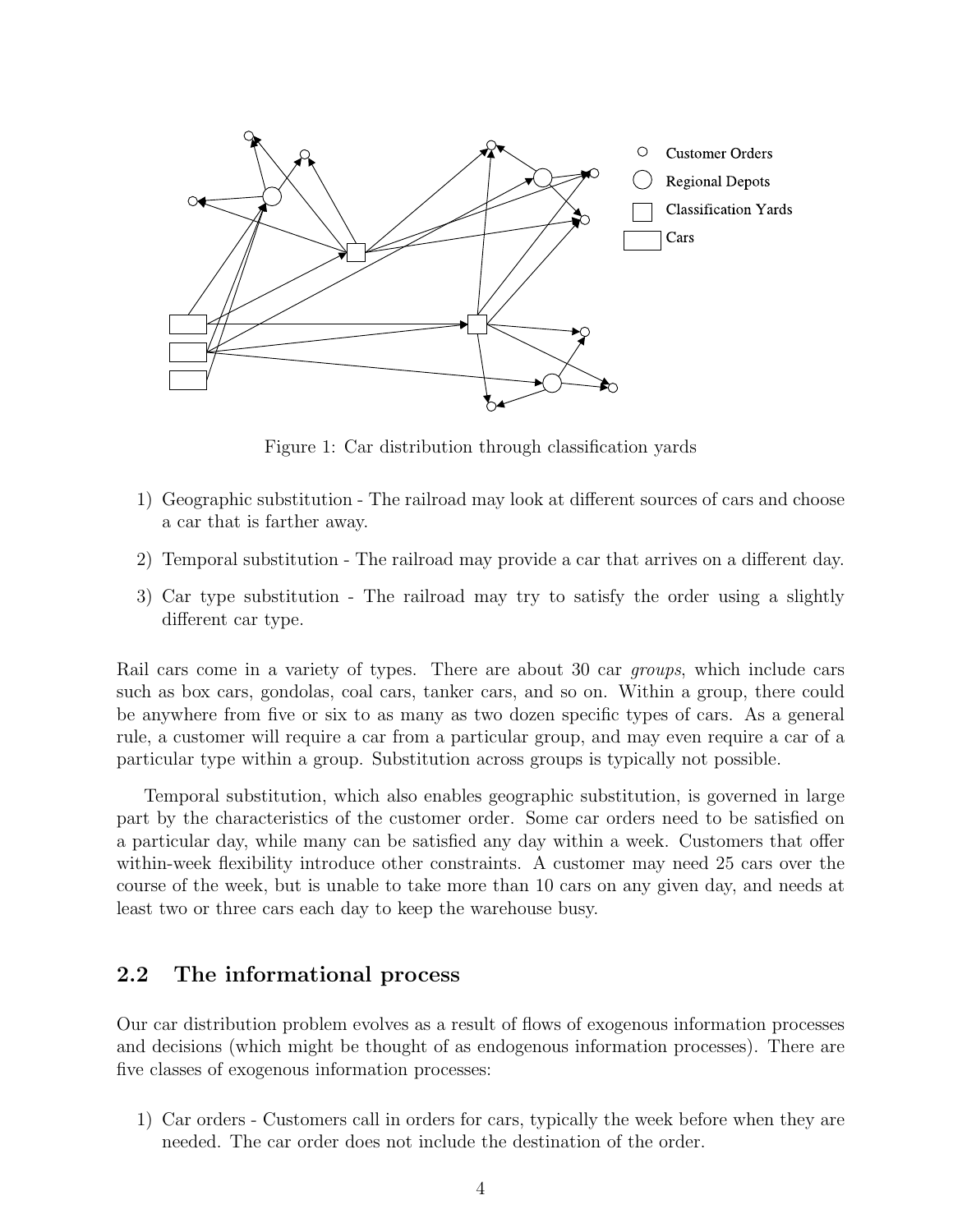- 2) Order destination The destination of the order is not revealed until after the car is loaded.
- 3) Empty cars Empty cars become available from four potential sources: cars being emptied by shippers, empty cars coming on-line from other railroads, cars that have just been cleaned or repaired, and new cars that have just been purchased or leased.
- 4) Transit times As a car progresses through the network, we learn the time required for specific steps (after they are completed).
- 5) Updates to the status of a car Cars break down ("bad order" in the language of railroads) or are judged (typically by the customer) to be not clean enough.

The flows of cars are, of course, affected by the decisions that are made.

- 1) Move car to a location An empty car may be moved to a regional depot or an intermediate classification yard.
- 2) Assign to a customer order Here we make the explicit assignment of a car to a specific customer order.
- 3) Clean or repair a car This produces a change in the status of the car.
- 4) Switch pools Many cars belong to shipper pools which may be adjusted from time to time.
- 5) Buy/sell/lease decisions These decisions affect the overall size of the fleet.

Our presentation will consider only the first two classes, although classes 3 and 4 represent trivial extensions.

It is useful to look at some actual data streams to gain an appreciation of the amount of noise that railroads have to deal with. Figure [2](#page-6-0) shows an actual set of demands for a particular type of car at a single location. Also shown is a smoothed estimate of the demands (a point forecast) as well as  $10^{th}$  and  $90^{th}$  percentiles. This figure demonstrates the tremendous amount of noise that railroads have to deal with. What they do not show is the timing of this informatios. Car demands are typically known the week before they have to be filled. By contrast, empty cars are known only as they become available. From this perspective, the noise in the empty car supplies is more difficult to deal with.

Perhaps the most problematic issue for railroads (and their customers) is the uncertainty in the transit times. Data from a railroad demonstrated that a transit time of six days can easily range from four to 10 days. Shorter times can arise when additional trains are scheduled that provide faster than normal service. Longer times reflect delays in classification yards when cars are held for various reasons.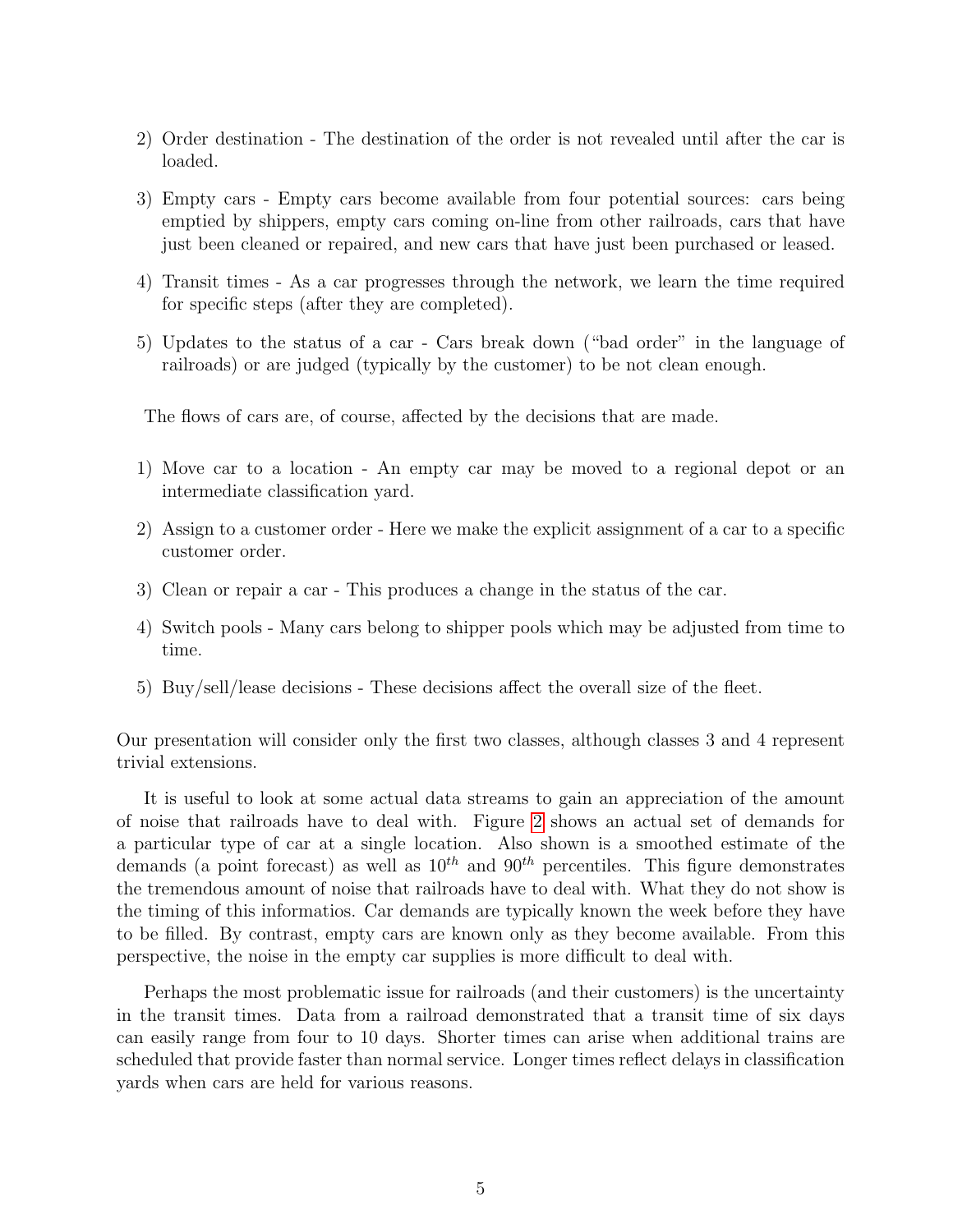

<span id="page-6-0"></span>Figure 2: Actual vs. predicted forecasts of future demands, showing the  $10^{th}$  and  $90^{th}$ percentiles

# 3 A car distribution model

We now translate our physical problem into a mathematical model. Section [3.1](#page-6-1) provides our notation. Section [3.2](#page-11-0) provides a simple model that is commonly used by railroads today.

### <span id="page-6-1"></span>3.1 Notation

Our notation is organized along the following elements: the network, the resources being managed, the decisions being made, exogenous information processes, system dynamics, and the objective function.

#### The network

We assume that cars move between three types of locations:

- $\mathcal{I}^c =$  Set of locations representing customers.
- $\mathcal{I}^{rd} =$  Set of locations representing regional depots.
- $\mathcal{I}^{cl} =$  Set of locations representing classification yards.

A car that has just become available at a customer can be assigned to any location, as can a car at a classification yard. Cars at regional depots fall in two categories: those that have been pulled in by a local from a customer that just emptied the car, and those that have been moved empty to the depot with the idea of serving a customer in that region. Cars in the second group are supposed to be assigned only to customers in that region. As a result, the decision to move a car empty to a regional depot should be planned with the expectation that the car cannot later be moved to yet another regional depot (or to a customer not served by the first regional depot).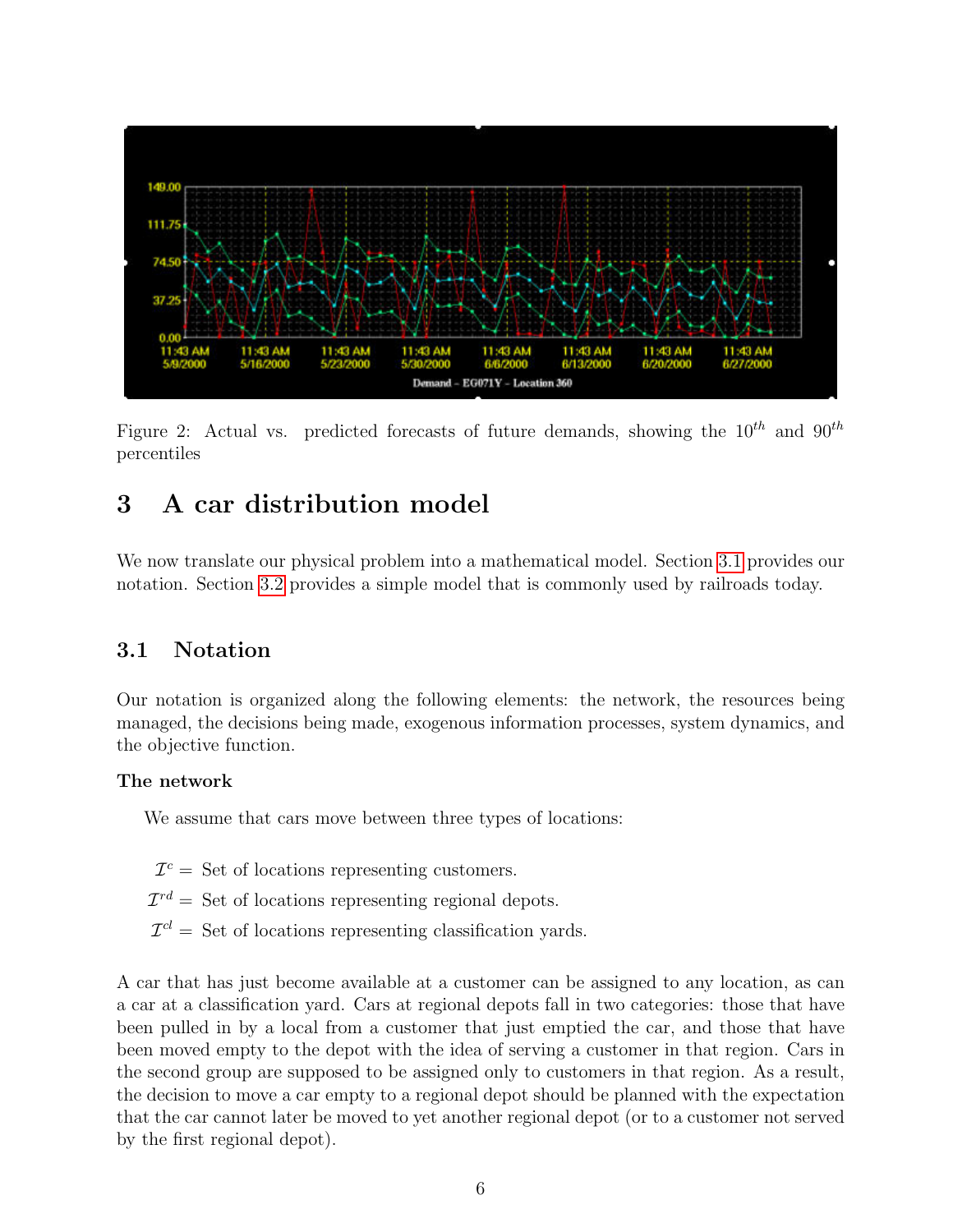#### The resources classes

It is customary to model car distribution problems as multicommodity flow problems. This implies characterizing a car by a state (typically its location) and a class (the car type). Our work with real problems has shown that real cars, in practice, are characterized by a more complex set of attributes. For this reason, it is easier to characterize a car by a vector of attributes. Let:

- $a =$  The vector of attributes characterizing a car.
- $\mathcal{A} =$  The set of attributes of the cars.
- $R_{t,at'}^c$  = The number of cars with attribute a that we know about at time t that will be available at time  $t'$ . The attribute vector includes the location of the car (at time  $t'$ ) as well as its characteristics.

$$
R_{t,t'}^c = (R_{t,at'}^c)_{a \in \mathcal{A}}
$$

$$
R_t^c = (R_{t,t'}^c)_{t' \in \mathcal{T}}
$$

One of the elements of an attribute vector a would be the location of a car or order. Rather than index the location explicitly, we simply make it one of the attributes. This notation simplifies the process of capturing other attributes of a car such as its maintenance status, cleanliness, or assignment to a shipper pool. However, geographical location is an especially important attribute, and sometimes we need a mechanism for referring to all cars at a particular location. For this we use:

 $A_i$  = The subset of attributes where the location element of a is equal to i.

A more subtle element is the modeling of the status of a resource while it is moving between two locations. If we assume transit times are deterministic, then it is easy to let one attribute of a be the destination of a car, and a second attribute be the time that it is expected to arrive there. Since transit times are neither deterministic nor memoryless, it is necessary to model the origin of the car, and the time that it was dispatched. With this information, it is straightforward to derive the distribution of the time remaining until it arrives at the destination.

Although it is not conventional to think of a customer order as a "resource," mathematically, they are modeled the same way. We let:

- $b =$ The vector of attributes characterizing an order.
- $\mathcal{B}$  = The set of attributes of an order, including the number of days into the future on which the order should be served (in our vocabulary, its actionable time).
- $R_{t,bt'}^o =$  The vector of car orders with attribute  $b \in \mathcal{B}$  that we know about at time t which are needed at time t'.  $R_{0,bt'}^o$  is the set of orders that we know about now.

$$
R_{t,t'}^o = (R_{t,bt'}^o)_{b \in \mathcal{B}}
$$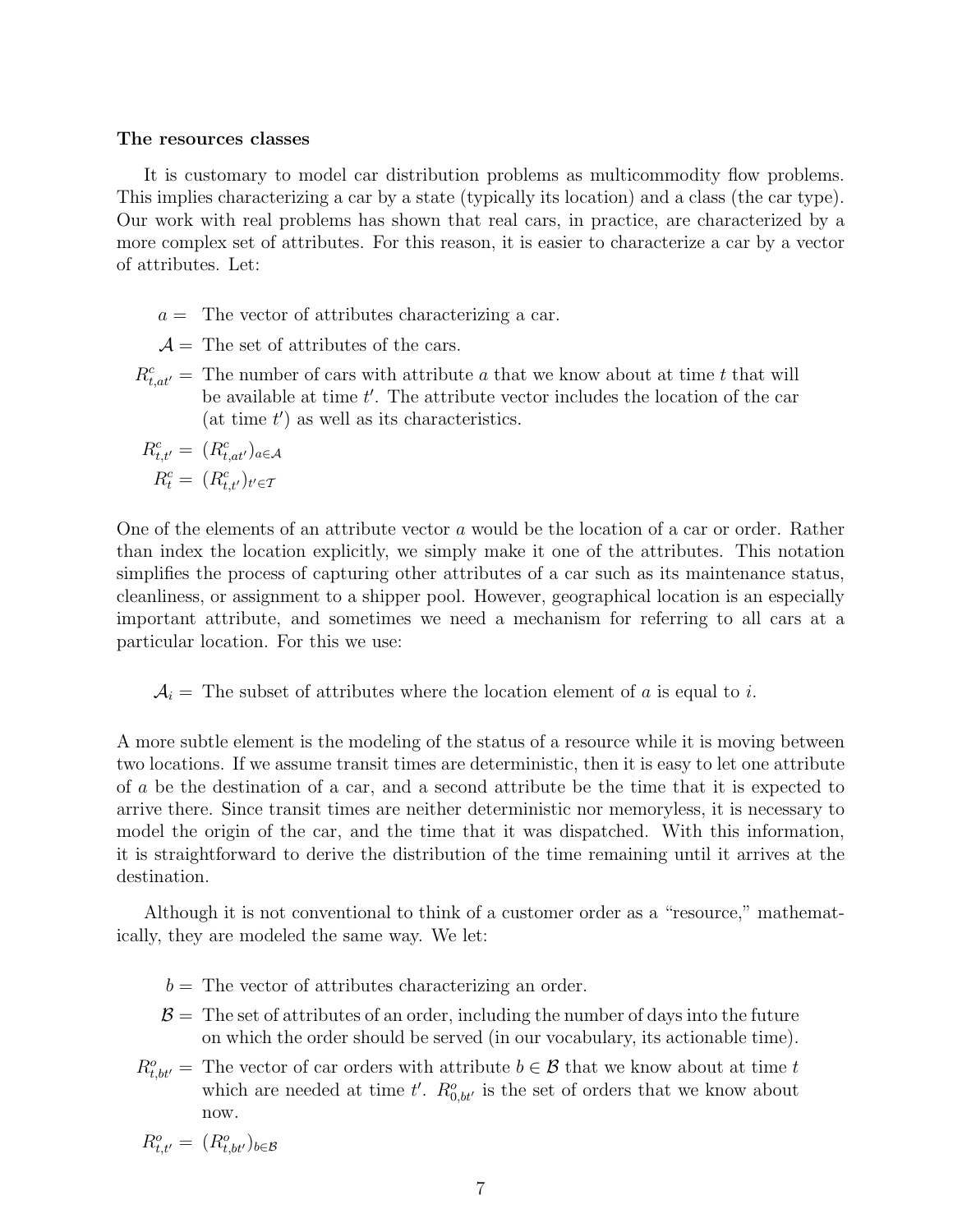$$
R_t^o = (R_{t,t'}^o)_{t' \in \mathcal{T}}
$$

The resource vector  $R_t = (R_t^c, R_t^o)$  captures what is known at time t. The vector  $R_{tt'} = (R_{tt'}^c, R_{tt'}^o)$  captures what is known at time t and *actionable* at time t'. The difference between knowability and actionability is often overlooked in modeling. Deterministic models assume everything is known now (typically  $t = 0$ ). Stochastic models typically assume that resources are actionable as soon as they are knowable. For the car distribution problem, the difference between knowable and actionable times is a major modeling element which cannot be overlooked.

#### Decisions

The decision classes are:

- $\mathcal{D}^c$  = The decision class to send cars to specific customers, where  $\mathcal{D}^c$  consists of the set of customers (each element of  $\mathcal{D}^c$  corresponds to a location in  $\mathcal{I}^c$ ).
- $\mathcal{D}_t^o$  = The decision to assign a car to a specific order. In this case,  $\mathcal{D}_t^o$  can be either the set of all orders available at time t (every element of  $\mathcal{D}_t^o$  is a specific order), or the set of all order types (basically,  $\mathcal{B}$ ). We use the latter interpretation, which also means that we can drop the index  $t$  (since the set of order types is static). If  $d \in \mathcal{D}^{\circ}$  is the decision to assign a car type, we let  $b_d \in \mathcal{B}$  be the attributes of the car type associated with decision d.
- $\mathcal{D}^{rd}$  = The decision to send a car to a regional depot (the set  $\mathcal{D}^{rd}$  is the set of regional depots - we think of an element of  $\mathcal{I}^{rd}$  as a regional depot, while an element of  $\mathcal{D}^{rd}$  as a decision to go to a regional depot).
- $\mathcal{D}^{cl}$  = The decision to send a car to a classification yard (each element of  $\mathcal{D}^{cl}$  is a classification yard).
- $d^{\phi}$  = The decision to hold the car ("do nothing").

Our complete set of decisions, then, is  $\mathcal{D} = \mathcal{D}^c \cup \mathcal{D}^o \cup \mathcal{D}^{rd} \cup \mathcal{D}^{cl} \cup d^{\phi}$ . We assume that we only act on cars (for example, in some industries it is possible to contract out a customer request, but we do not have this option). Of these, decisions in  $\mathcal{D}^o$  are constrained by the number of orders that are actually available at time t (this constraint is captured in the resource vector  $R_t^o$ ). Often, the set of decisions depends on the attributes of the resource being acted on. Let:

 $\mathcal{D}_a$  = The set of decisions that can be used to act on a resource with attribute a.

Our decisions are represented using:

- $x_{tad}$  = The number of times that we act on a car with attribute a using decision d at time t.
	- $x_t = (x_{tad})_{a \in A, d \in \mathcal{D}}.$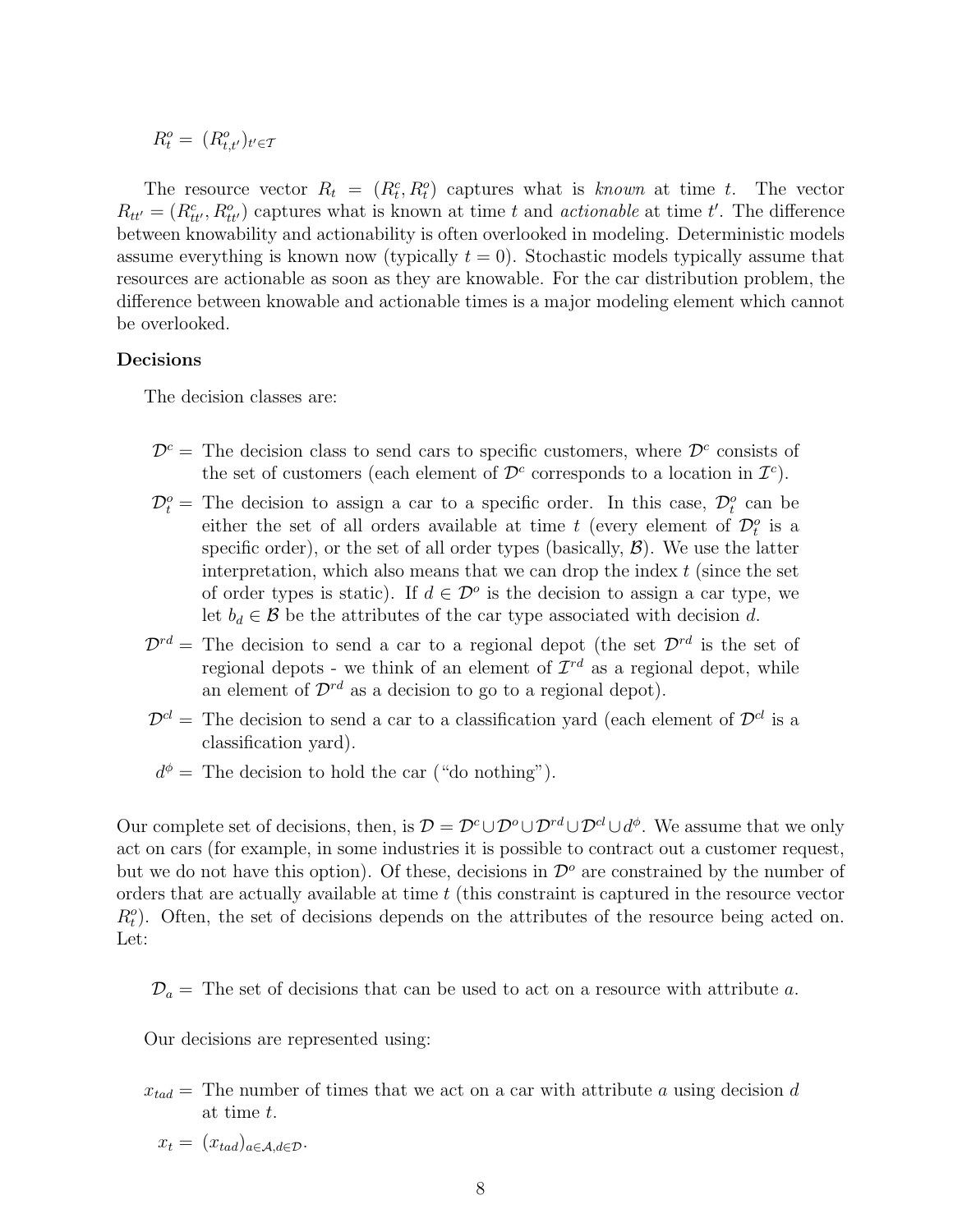$=$  The vector of decisions at time t.

Our notation has been chosen to capture the informational dynamics of the problem. For example, standard notation in transportation is to let  $x_{i}$  be the flow from location i to location j departing at time t. The index j effectively presumes a deterministic outcome of the decision (the notation  $x_{ijt}(\omega)$  does not fix the problem; we would have to write  $x_{i,j(\omega),t}$ which is quite ugly). Our decision variable is indexed by what is known when a decision is made, and we use the  $\delta$ .) function to capture the outcome of the decision.

Our sequencing of the subscripts t, a and d is also chosen for a reason. If  $x_{tad}$  is a particular decision, it is common to sum over all the decisions d that might act on a resource with attribute  $a$ . We then have to sum over all the resources with attribute  $a$  at time  $t$ . Finally, we might sum the activities over all time periods. Thus, there is a natural hierarchy among the indices  $t$ ,  $a$  and  $d$  which we reflect in how we have ordered them.

For the moment, we do not address the question of how a decision is made, but we represent our decision function using:

 $X^{\pi}(R_t)$  = The decision function which returns a decision vector  $x_t \in \mathcal{X}_t$ , where  $\mathcal{X}_t$ is our feasible region and  $R_t$  is our general resource vector at time t. We assume that there is a family of decision functions  $(X^{\pi})_{\pi \in \Pi}$  from which we have to choose.

#### Exogenous information processes

Our system is driven by a series of exogenous information processes. These can be divided between two broad classes: updates to the "resources" being managed (where we include both cars and car orders), and updates to the parameters that drive our system (the modify function). We model updates to the resources using:

 $\hat{R}_{tt'}^{o} = 0$  The vector of new car orders arriving in time period t that become actionable at time  $t' \geq t$ .  $\hat{R}_{t}^{o} = (\hat{R}_{tt'}^{o})_{t' \geq t}.$ 

We would define similar vectors  $\hat{R}_{tt'}^c$  and  $\hat{R}_t^c$  for new cars becoming empty.

The second important information process for our model are the transit times. The simplest model is to assume that transit times become known immediately after a decision is made. We might define, then:

 $\hat{\tau}_{tad}$  = The actual transit time resulting from a decision d acting on a car with attribute a at time t.

$$
\hat{\tau}_t = (\hat{\tau}_{tad})_{a \in \mathcal{A}, d \in \mathcal{D}}
$$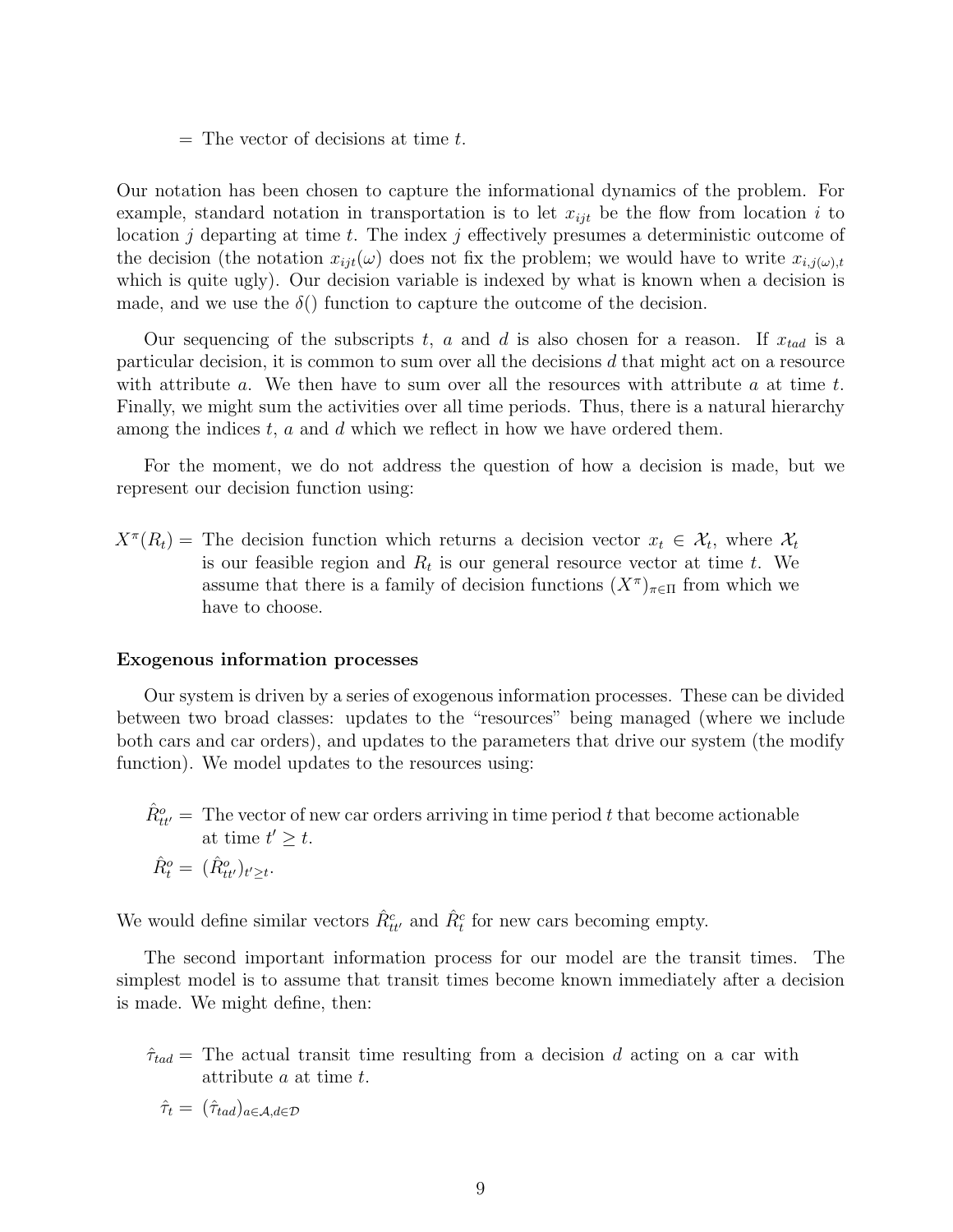A final source of exogenous information arises when the expected state of the car at the destination, which we have represented by the terminal attribute function  $a^M(t, a, d)$ , is different than what we expected. We can model this by letting  $\hat{a}_{tad}^{M}$  be the random variable which determines the final attribute of a car after it is acted on. However, this degree of realism is beyond the scope of our presentation.

Let  $W_t$  be our general variable representing the information arriving at time  $t$ . Then:

$$
W_t = (\hat{R}_t^o, \hat{R}_t^c, \hat{\tau}_t)
$$

is our exogenous information process. Let  $\omega$  be a sample realization of  $(W_t)_{t\in\mathcal{T}}$ , and let  $\Omega$ be the set of potential outcomes. Further let F be the  $\sigma$ -algebra generated by  $(W_t)_{t \in \mathcal{T}}$ , and let  $\mathcal{F}_t$  be the sub- $\sigma$ -algebra generated by  $(W_{t'})_{t=0}^t$ , where  $\mathcal{F}_t$  forms a filtration. If  $\mathcal P$  is a probability measure on  $\Omega$ , then we can let  $(\Omega, \mathcal{F}, \mathcal{P})$  be our probability space.

Throughout this chapter, we use the index t to represent the information concept of a variable or function. So, a variable  $R_t$  or a function  $Q_t$  is assumed to be  $\mathcal{F}_t$ -measurable.

#### System dynamics

We assume that the effects of a decision are captured by the *modify function* which can be represented using:

$$
M(t, a, d) \rightarrow (a', c, \tau) \tag{1}
$$

where d is a decision acting on a car with attribute a at time t, producing a car with attribute a', generating a contribution c and requiring time  $\tau$  to complete the action. a', c and  $\tau$  are all functions, which we can represent using  $(a^M(t, a, d), c^M(t, a, d), \tau^M(t, a, d))$ . We call  $a^M(t, a, d)$  the terminal attribute function. Normally, we represent the costs and times using the vectors  $c_{tad} = c^M(t, a, d)$  and  $\tau_{tad} = \tau^M(t, a, d)$ . It is not generally the case that  $(a^M(t, a, d), c^M(t, a, d), \tau^M(t, a, d))$  are deterministic functions of  $(t, a, d)$ . This is particularly true of the transit time  $\tau^M(t, a, d)$ .

For algebraic purposes it is useful to define:

$$
\delta_{t',a'}(t,a,d) = \text{Change in the system at time } t' \text{ given a decision executed at time } t.
$$
  
= 
$$
\begin{cases} 1 & \text{if } M_t(t,a,d) = (a', \cdot, t'-t) \\ 0 & \text{otherwise} \end{cases}
$$

The dynamics of our car inventories using:

<span id="page-10-0"></span>
$$
R_{t+1,a't'}(\omega) = R_{t,a't'} + \sum_{d \in \mathcal{D}} \sum_{a \in \mathcal{A}} \delta_{t',a'}(t,a,d) x_{tad} + \hat{R}_{t+1,a't'}(\omega) \quad a' \in \mathcal{A}, \quad t' > t. \tag{2}
$$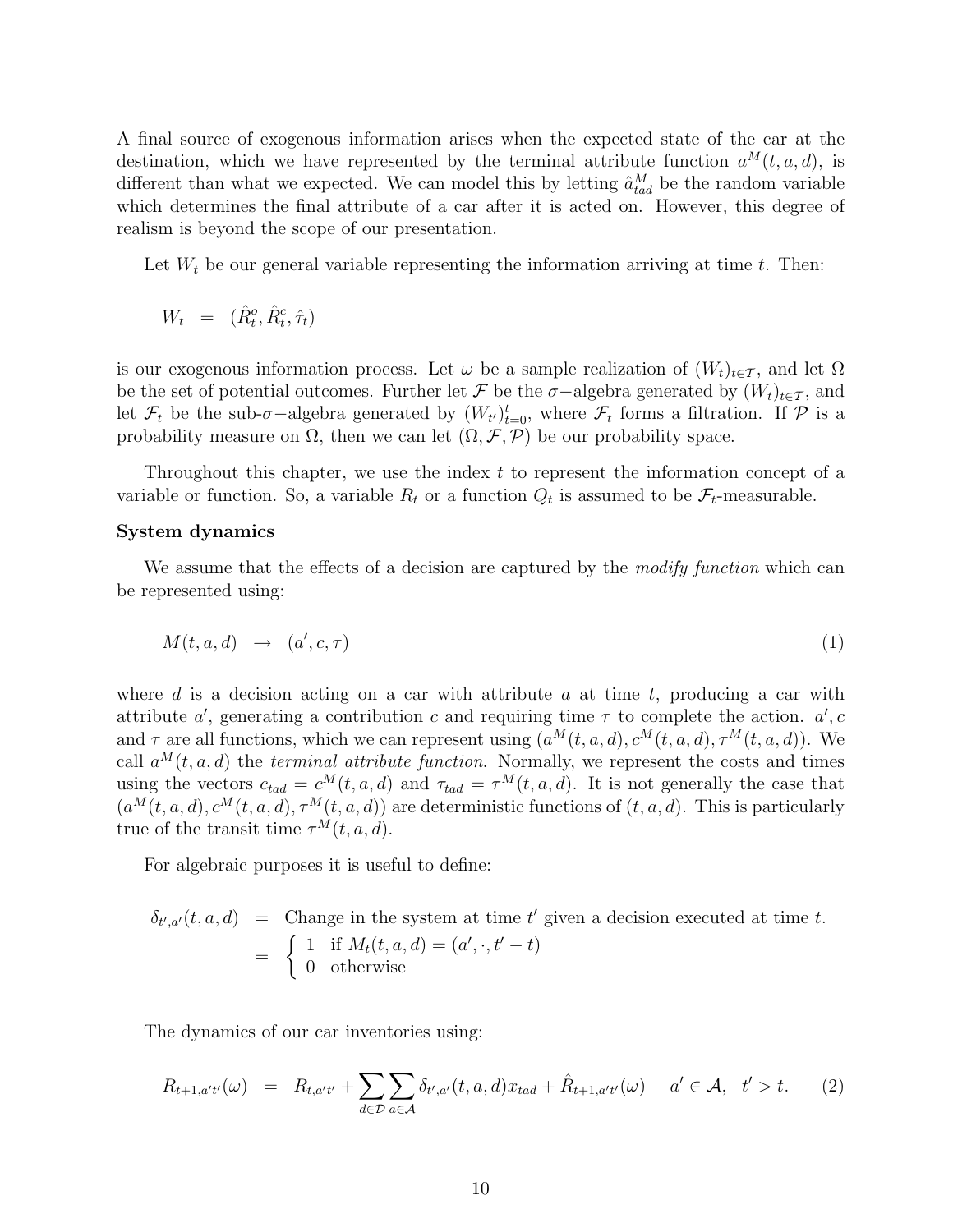#### <span id="page-11-0"></span>3.2 A simple car distribution model

We can quickly illustrate the basic deterministic car distribution models that are used in practice. A myopic model would be given by:

$$
\max_{x} \sum_{a \in \mathcal{A}} \sum_{d \in \mathcal{D}} c_{0ad} x_{0ad} \tag{3}
$$

subject to:

$$
\sum x_{0ad} = R_{0a}^c \quad a \in \mathcal{A} \tag{4}
$$

$$
\sum_{a \in \mathcal{A}}^{d \in \mathcal{D}} x_{0ad} \leq R_{0bd}^o \quad d \in \mathcal{D}^o \tag{5}
$$

$$
x_{0ad} \in Z_+.\tag{6}
$$

Keep in mind that for every element  $d$  in the set of order decisions  $\mathcal{D}^o$  corresponds to an order type with attribute  $b_d$ .

A model that incorporates point forecasts of future car orders is a minor variation. Let  $\bar{R}_{tb}^o$  be a point forecast of the car orders that are made (that is, become known) at time t of type b. A deterministic model that incorporates this forecast is given by:

$$
\max_{x} \sum_{a \in \mathcal{A}} \sum_{d \in \mathcal{D}} c_{0ad} x_{0ad} \tag{7}
$$

subject to:

<span id="page-11-1"></span>
$$
\sum_{d \in \mathcal{D}} x_{0ad} = R_{0a}^c \quad a \in \mathcal{A}
$$
\n
$$
(8)
$$

$$
\sum_{a \in \mathcal{A}} x_{0ad} \le R_{ob_d}^o + \sum_{t \in \mathcal{T}^{ph} \setminus 0} \bar{R}_{tb_d}^o \quad d \in \mathcal{D}^o \tag{9}
$$

$$
x_{0ad} \in Z_+.\tag{10}
$$

Equation [\(9\)](#page-11-1) includes demands that are known now  $(R_{0b}^{\circ})$  and all orders that are forecasted to become known within the planning horizon. We have not included point forecasts of new empty cars becoming available. While this is easy to do, it is not common practice. As a result, this model has a bias wherein it includes future orders but not future cars.

These simple models are attractive in part because they are easy to understand, easy to formulate and solve, and appear to capture the way railroads actually make decisions. For example, it is common to assign cars available now to known (and sometimes even forecasted) orders, ignoring cars that may become available in the future. Conversations with actual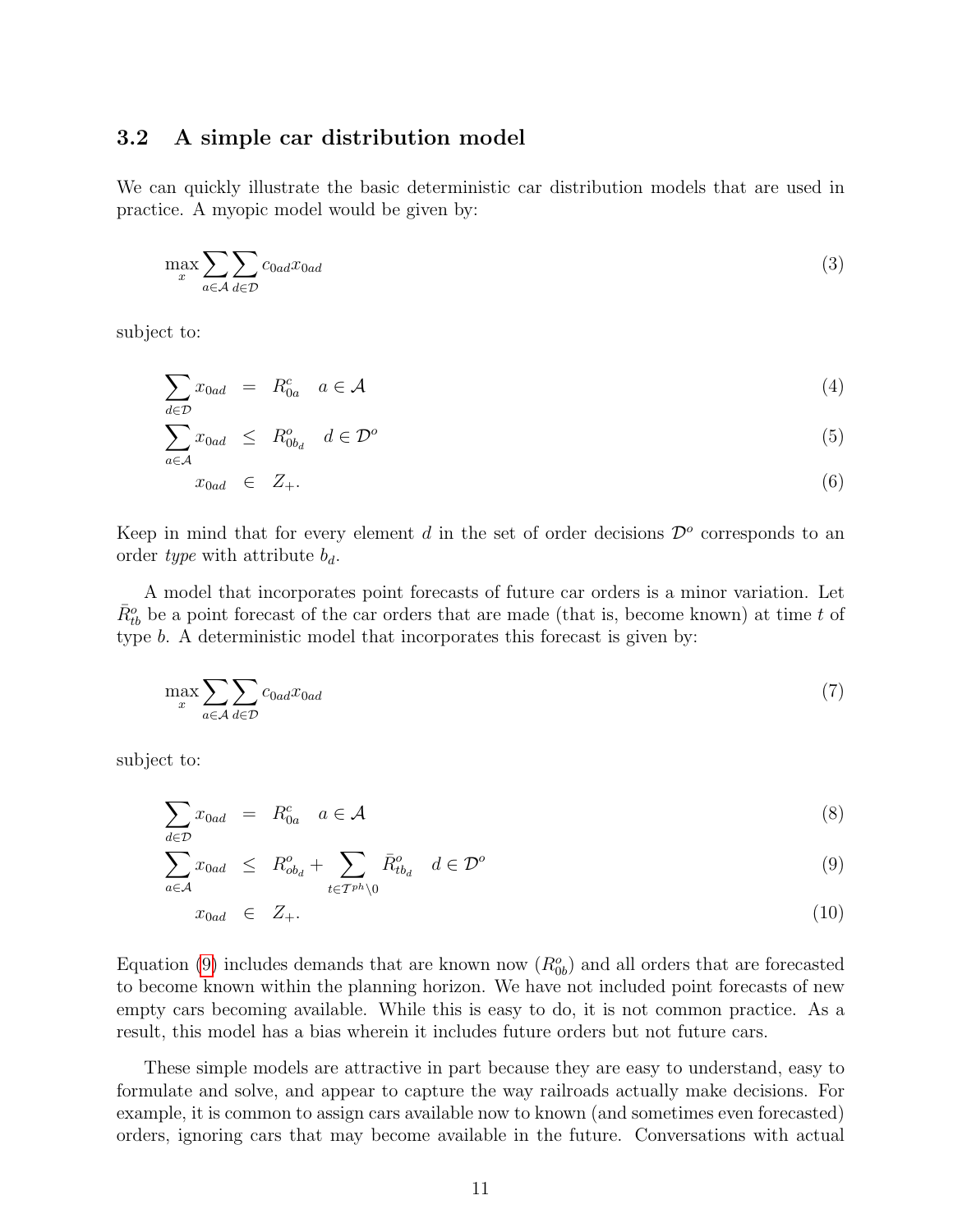planners, however, reveal that they will look in the aggregate at total orders that are expected to arise, and total cars that are expected to become available, to determine whether they seem to be in a surplus or deficit situation. Often, a car may become available for which there is not a pending order. Rail operations work best if the car is assigned to a destination as soon as it becomes empty, forcing planners to move cars to locations where there appears to be a good likelihood of being used.

The sections which follow introduce stochastic formulations of this model, beginning in section [4](#page-12-0) with a two-stage stochastic program, followed by section [5](#page-13-0) which reviews algorithms for two-stage problems. Section [6](#page-19-0) presents a multistage stochastic programming formulation, which can be solved as sequences of two-stage problems.

### <span id="page-12-0"></span>4 A two-stage model

The management of rail cars over time is a multistage resource allocation problem. But it is not unreasonable to formulate it as a two stage problem. The justification arises because of the nature of the car distribution problem. In any given week, a railroad has to decide how to move cars one week to meet demands that will arise in the next week. Transit times are quite large, and it will generally take several days to a week or more to move a car. For this reason, decisions to assign a car to an order within the same week are typically restricted to cars that are already at the regional depot and which now just have to be pulled by a local train from the regional depot to a customer within the region.

Reflecting these long transit times, it is common industry practice for customers to place an order one week that needs to be met the following week. This means that by Friday morning of a week, over 90 percent of the orders for the next week are known. However, most car orders are made on Wednesday and Thursday of a week. This means that decisions to move cars early in the week still have to be made without much of the information that will become available the following week. As a result, it is often necessary to make a decision to move a car on Monday or Tuesday, where the actual demand will become known only after the decision is made.

Once a car has been assigned to an order, the transit time typically takes the car past the end of a two week horizon. We are typically not concerned with where the car is ultimately going, since our problem right now is simply to cover the order. Thus, all the activity (including all the costs and revenues) that we are concerned with right now occurs within the next two weeks, during which time a car will, with rare exception, be able to cover at most one demand. For this reason, a two-stage formulation is a reasonable starting point (and helps to lay the foundation for a multistage model).

$$
\max_{x_0} \left\{ c_0 x_0 + \bar{Q}(R_0^{c,x}) \right\} \tag{11}
$$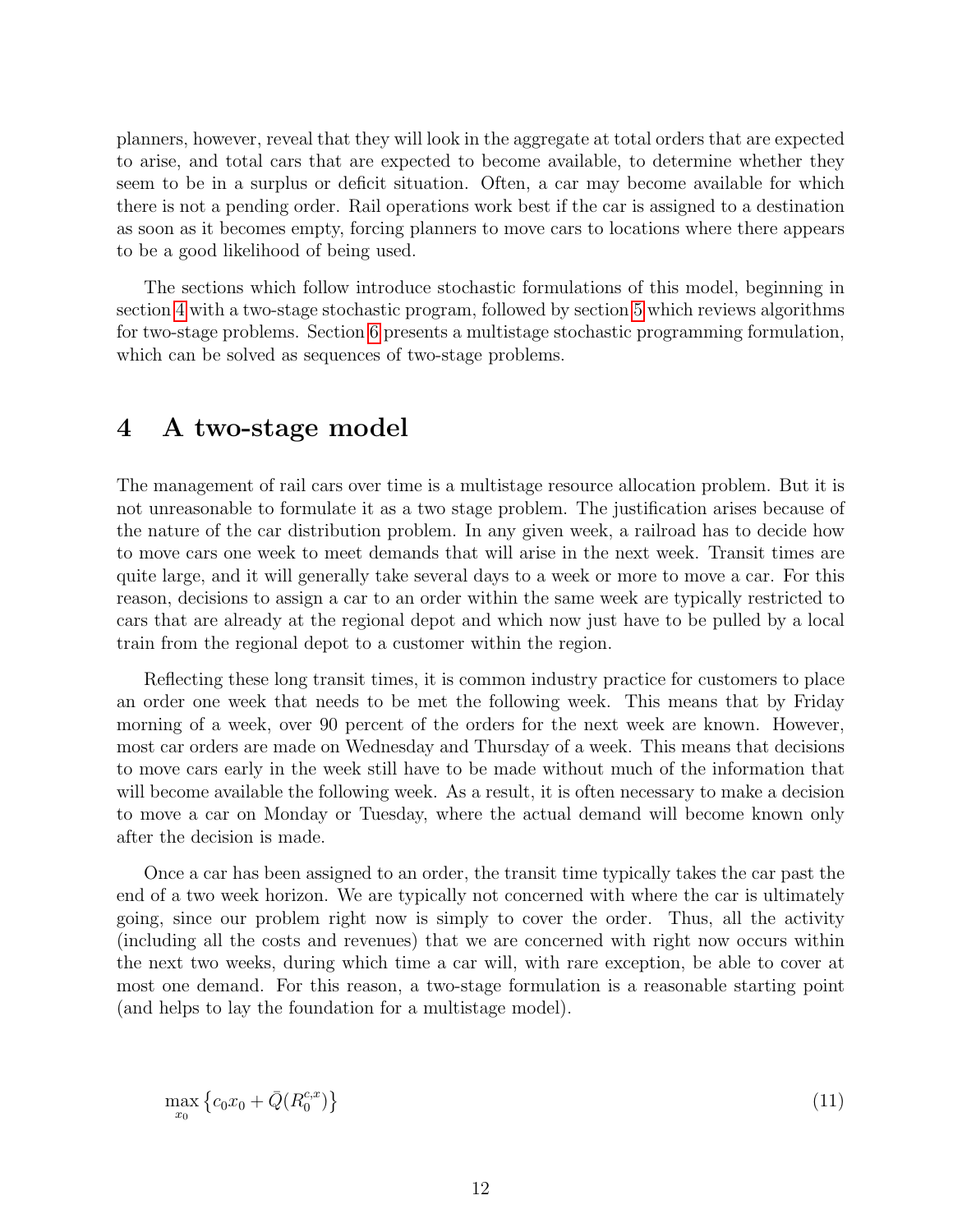subject to:

$$
\sum_{d \in \mathcal{D}} x_{0ad} = R_{0a}^c \quad a \in \mathcal{A}
$$
 (12)

$$
\sum_{a\in\mathcal{A}}\sum_{d\in\mathcal{D}_a} x_{0ad}\delta_{1a'}(0,a,d) - R_{0a'}^{c,x} = 0 \quad a'\in\mathcal{A}
$$
\n(13)

$$
R_{0a'}^{c,x} + \hat{R}_{1a'}^{c} - R_{1a'}^{c} = 0
$$
\n
$$
\sum x_{0a'} \leq R_{0a}^{o} \quad d \in \mathcal{D}^{o}
$$
\n(14)

$$
\sum_{a \in \mathcal{A}} x_{0ad} \le R^o_{0b_d} \quad d \in \mathcal{D}^o \tag{15}
$$

$$
x_{0ad} \in Z_+.\tag{16}
$$

 $R_{0a'}^{c,x}$  $\frac{c,x}{0a'}$  represents the cars that will have attribute  $a'$  (for stage 1) as a result of decisions made in stage 0. The variable is indexed by time 0 because it is a function of the information available in time 0. This notation may seem a bit awkward in this setting, but it becomes more important in the context of multistage problems (and especially when we have to deal with multiperiod travel times).

The second stage problem consists of finding:

<span id="page-13-1"></span>
$$
\bar{Q}(R_0^{c,x}) = EQ(R_1^c, R_1^o) \tag{17}
$$

The conditional second stage function is given by:

<span id="page-13-2"></span>
$$
Q(R_1^c, R_1^o(\omega)) = \max_{x_1(\omega)} \sum_{a \in \mathcal{A}} \sum_{d \in \mathcal{D}_a^o} c_{1ad} x_{1ad}(\omega) \tag{18}
$$

subject to:

<span id="page-13-3"></span>
$$
\sum_{d \in \mathcal{D}_r^c} x_{1ad}(\omega) + x_{1d^{\phi}a}(\omega) = R_{0a}^c \quad \forall a \in \mathcal{A}
$$
\n(19)

$$
x_{1ad}(\omega) \le R^o_{1b_d}(\omega) \quad \forall d \in \mathcal{D}_a, \ a \in \mathcal{A}
$$
\n
$$
(20)
$$

$$
x_{1ad}(\omega) \geq 0 \quad \forall d \in \mathcal{D}_a, a \in \mathcal{A}.\tag{21}
$$

This is a classical two-stage stochastic program with network recourse, with one twist. In practical problems, the space  $A$  may be too large to enumerate.

### <span id="page-13-0"></span>5 Solution algorithms for two-stage problems

There are a variety of algorithms for two-stage problems with network recourse. Our choice of algorithms has to be guided by several factors. First, we would like integer solutions. Second, the problem may be quite large, especially if the attribute vector  $a$  has enough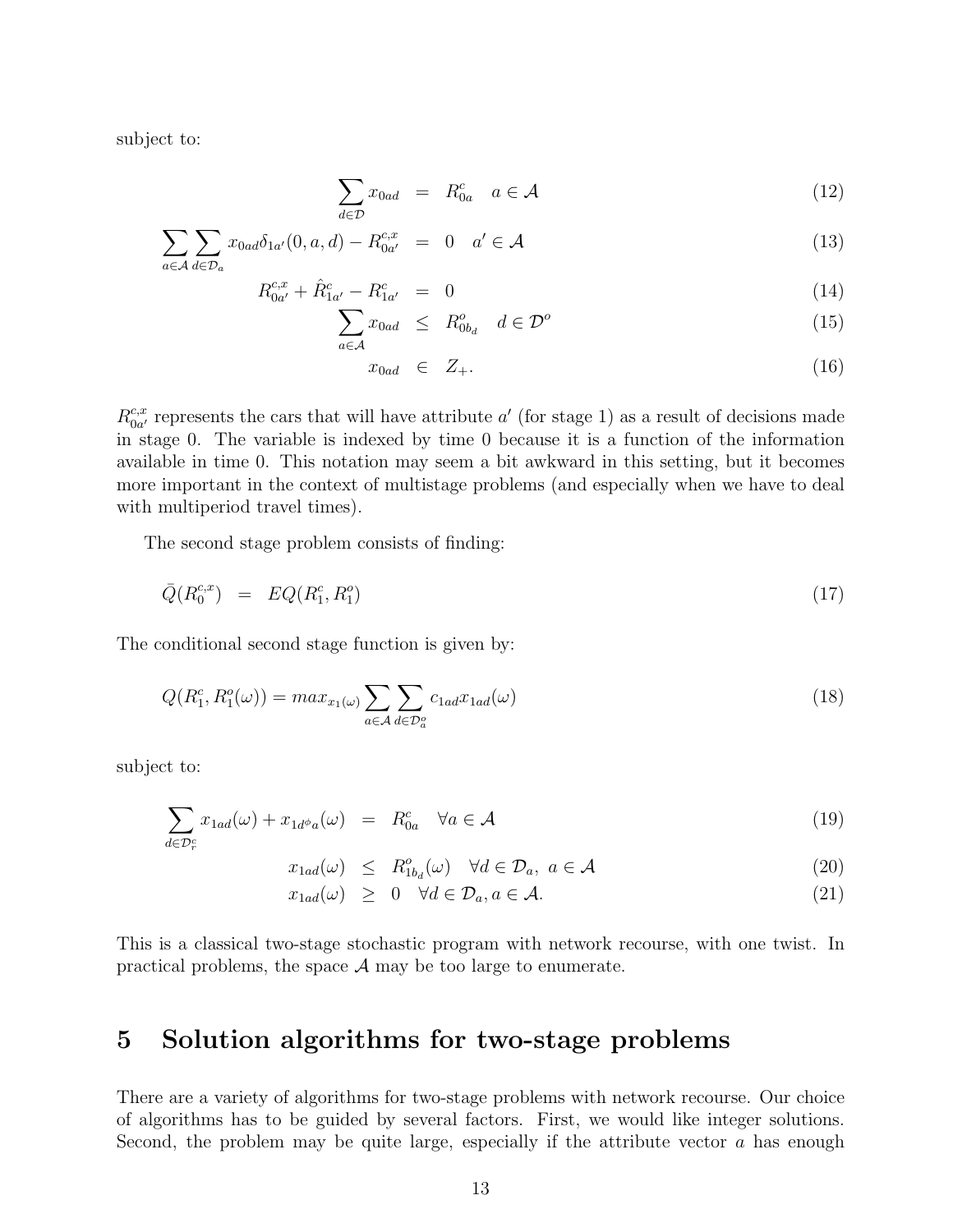dimensions that the space  $A$  is too large to enumerate. These characteristics effectively eliminate scenario methods (which produces problems that are too large) as well as stochastic linearization and Benders decomposition (which produce highly fractional solutions). What remains are methods that approximate the second stage recourse function in a way that retains as much of the inherent network structure as possible.

We present two methods that have shown promise for this problem class. Both are techniques for deriving separable, nonlinear approximations of the value function. Since we are interested in integer solutions, we use piecewise linear approximations with breakpoints occurring only for integer values of supplies. Section [5.1](#page-14-0) describes how to estimate these functions using auxiliary function methods. Section [5.2](#page-15-0) describes a relatively new class of structured adaptive function methods that we call "SAFE" algorithms.

#### <span id="page-14-0"></span>5.1 Auxiliary function methods

We are not able to estimate the function  $Q(R)$  in equation [\(17\)](#page-13-1). However, we are able to solve equations [\(18\)](#page-13-2)-[\(21\)](#page-13-3) fairly easily for a single, sample realization. Let  $\tilde{q}_1$  be the vector of dual variables for equation [\(19\)](#page-13-3). We could use these duals, which are stochastic gradients of  $\bar{Q}(R_0^c)$ , to create a linear approximation of the value function by first smoothing the gradients:

$$
\hat{q}^n = (1 - \alpha^n)\hat{q}^{n-1} + \alpha^n \tilde{q}^n
$$

We could then solve:

$$
x_0^n = \arg \max_{x_0} c_0 x_0 + \hat{q}^n R_0^{c,x}(x_0).
$$

This sort of solution procedure, however, would be very unstable and would not converge. It is necessary to introduce the smoothing step of the form:

$$
\bar{x}^n = (1 - \alpha^n)\bar{x}^{n-1} + \alpha^n x_0^n.
$$

Unfortunately, a smoothing step such as this would destroy the integrality of the solution. The better alternative is to use an auxiliary function. The SHAPE algorithm starts with an initial nonlinear approximation  $\hat{Q}^0(R)$  which is then updated using the strategy:

<span id="page-14-1"></span>
$$
\hat{Q}^n(R) = \hat{Q}^{n-1}(R) + \alpha^n \left(\tilde{q}^n - \nabla \hat{Q}^{n-1}(R^n)\right) R. \tag{22}
$$

We would then solve sequences of problems of the form:

<span id="page-14-2"></span>
$$
x_0^n = \arg \max_{x_0} c_0 x_0 + \hat{Q}^{n-1}(R_0^{c,x}(x_0))
$$
\n(23)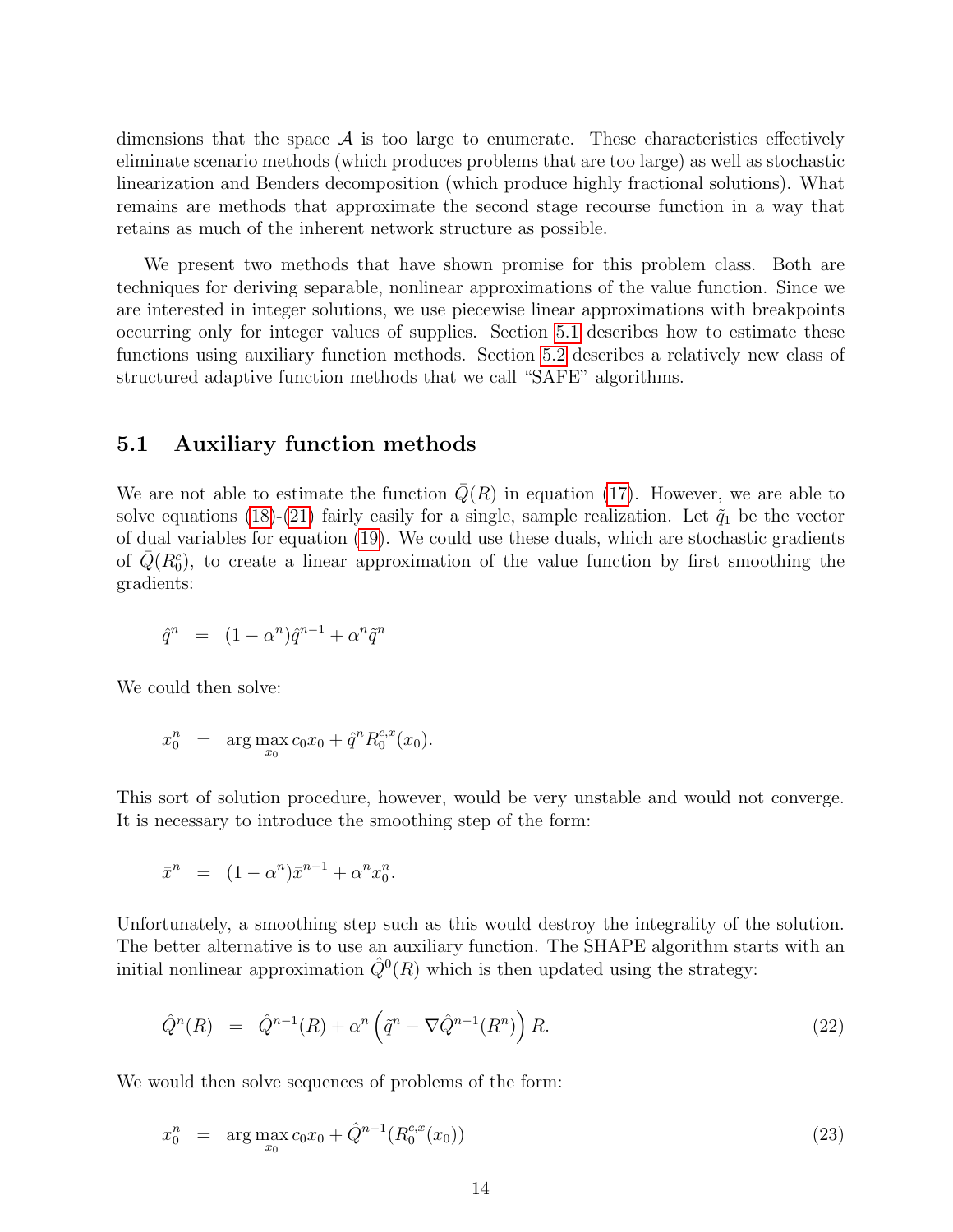

<span id="page-15-1"></span>Figure 3: Network structure of a one-period single commodity problem

We then use  $R^n = R_0^{c,x}$  $c_0^{c,x}(x_0)$  in equation [\(22\)](#page-14-1). The approximation  $\hat{Q}^0(R)$  should be concave (since the expected recourse function is also concave). It is also natural to choose separable approximations. Some choices are:

$$
\hat{Q}^0(R) = \rho_0 \left( 1 - e^{-\rho_1 R} \right) \n\hat{Q}^0(R) = \ln(R+1) \n\hat{Q}^0(R) = -\rho_0 (R - \rho_1)^2.
$$

This algorithm is provably convergent if the expected recourse function  $\bar{Q}(R_0^{c,x})$  $_{0}^{c,x}$ ) (and the approximation  $\hat{Q}^0(R)$  are continuously differentiable. However, it can be applied approximately to nondifferentiable functions. For these problems, we can choose  $\hat{Q}^0(R)$  so that it is piecewise linear, concave, and separable. For example, we could use piecewise linear versions of equations  $(24)-(24)$  $(24)-(24)$ . When this choice of function is made, equation  $(23)$  involves solving sequences of networks that are depicted in Figure [3.](#page-15-1) These are network subproblems and naturally produce integer solutions (assuming that the piecewise linear approximations have breaks at integer values of the supplies).

The SHAPE algorithm yields sequences of computationally tractable approximations that are very easy to solve, and which also naturally produce integer solutions. However, the shape of the recourse function is fixed by the choice of the initial approximation (such as equations  $(24)-(24)$  $(24)-(24)$ . The updating equation will tilt these functions, but does not change their basic shape. This means that the quality of the solution produced by the algorithm may be fairly dependent on the choice of the parameters that characterize  $\tilde{Q}^0(R)$ . The next section presents an algorithm that overcomes this limitation.

#### <span id="page-15-0"></span>5.2 Structured, adaptive function estimators

Structured, adaptive function estimators, or "SAFE" algorithms, produce piecewise linear, concave, separable approximations of the recourse function by using sample gradients to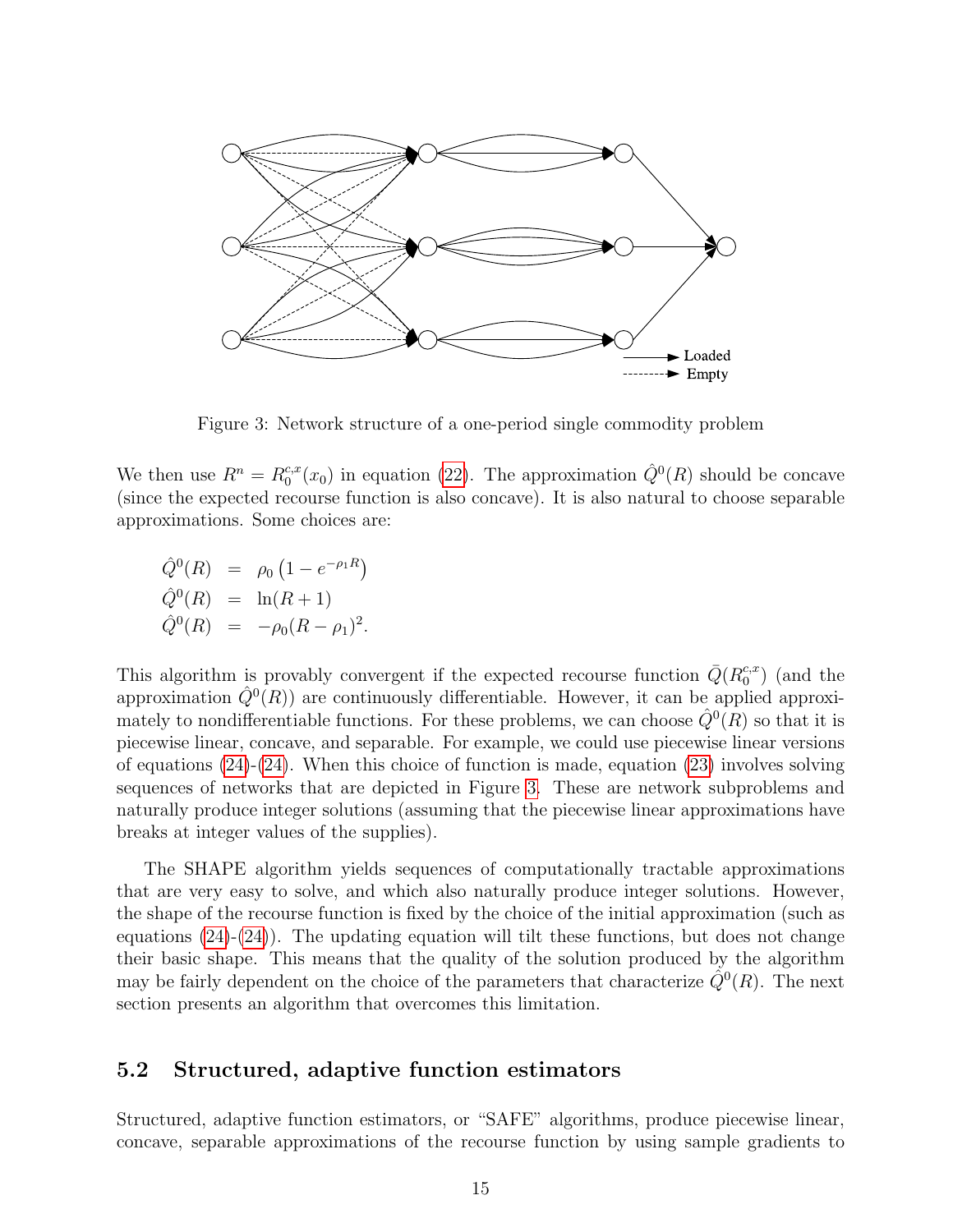update portions of the recourse function. No assumption is made about the shape of the recourse function, other than that it is piecewise linear and concave. Furthermore, it is necessary to maintain concavity at every iteration. SAFE algorithms still involve solving sequences of problems using the strategy given in equation [\(23\)](#page-14-2), and produces problems with the same mathematical structure. The only difference is the calculation of the approximation  $\hat{Q}^n(R)$ .

SAFE algorithms use stochastic gradients to update estimates of a piecewise linear function while maintaining concavity after each update. There are several schemes for doing this, although here we describe a simple projection method that appears to work very well, and also has proven convergence properties.

Let  $Q(r), r \in \Re$ , be a piecewise linear, concave function where r is a scalar argument, and let

$$
q_r = Q(r+1) - Q(r)
$$

be the right derivative of  $Q(R)$  at  $R = r$ . We can write  $Q(r)$  in terms of its derivatives using:

$$
Q(R) = Q(0) + \sum_{r=0}^{R-1} q_r.
$$

For our problems, we can always let  $Q(0) = 0$ . Let  $\hat{q}_r^n$  be an estimate of  $q_r$  at iteration n, giving us the functional approximation:

$$
\hat{Q}^n(R) = \sum_{r=0}^{R-1} \hat{q}_r^n.
$$

Let  $\tilde{q}^n$  be a stochastic gradient of Q at iteration n, and assume the gradients have the property that  $E[\tilde{q}_r^n] = q_r$ . Assume that at iteration n we sample  $r = R^n(\omega)$ . If  $\bar{q}_r^n$  is our estimate of the slope for  $R = r$ , then we can estimate the slopes using the simple updating equation:

<span id="page-16-0"></span>
$$
\bar{q}_r^n = \begin{cases}\n(1 - \alpha^n)\bar{q}^{n-1} + \alpha^n \tilde{q}^n & \text{if } r = R^n(\omega) \\
\bar{q}_r^{n-1} & \text{Otherwise.} \n\end{cases}
$$
\n(24)

If we assume that we are going to sample all the slopes infinitely often, then it is not hard to show that  $\lim_{n\to\infty} \hat{q}_r^n = q_r$ . But this updating scheme would not work in practice since it does not maintain the concavity of the function  $\tilde{Q}^n(R)$ . We know from the concavity of  $Q(R)$ that  $q_0 \geq q_1 \geq \ldots \geq q_r$ . Equation [\(24\)](#page-16-0) would not maintain this relationship between the slopes. A loss of concavity at an intermediate iteration would make it very difficult to solve equation [\(23\)](#page-14-2) (and obtain proper dual variables). Concavity is automatically maintained in equation [\(22\)](#page-14-1) since we are updating a concave approximation with a linear updating term.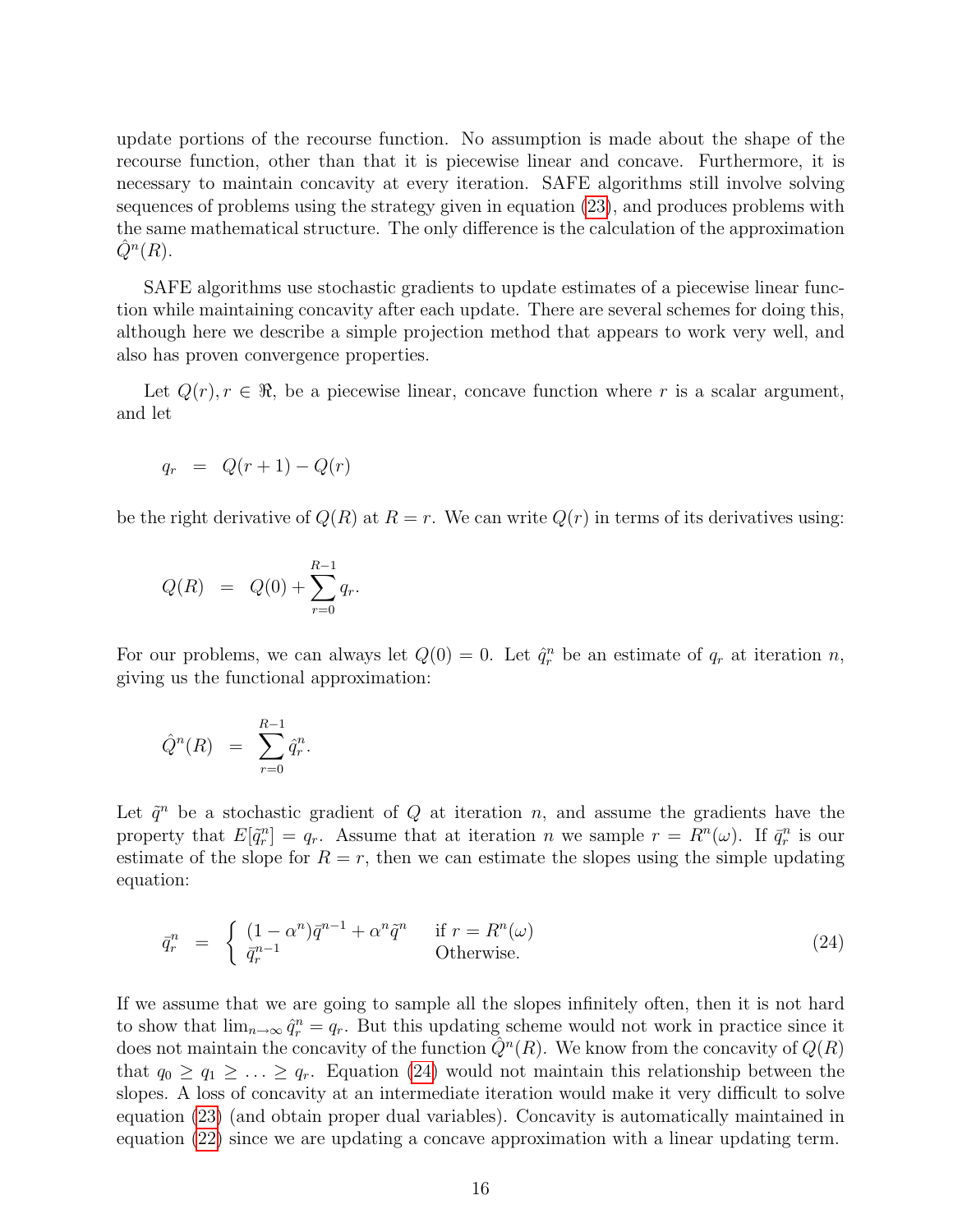We can maintain concavity by using a simple projection algorithm.

$$
\hat{q}^n = \Pi_{\mathcal{Q}}(\bar{q}^n) \tag{25}
$$

The projection  $\Pi_{\mathcal{Q}}$  is the solution to the quadratic programming problem:

$$
\max_{\hat{q}^n} \|\hat{q}^n - \bar{q}^n\|^2 \tag{26}
$$

subject to:

$$
\hat{q}_{r+1}^n - \hat{q}_r^n \leq 0. \tag{27}
$$

The projection is easily solved. Assume that after the update (equation [\(24\)](#page-16-0)), we have an instance where  $\bar{q}_{r-1}^n < \bar{q}_r^n$ . Let  $\bar{r} = argmin_{r' < r} {\bar{q}_{r'}^n} < \bar{q}_r^n$  be the smallest index such that  $\bar{q}_{\bar{r}}^n < \bar{q}_r^n$ . Our projection is found by finding the average over all these elements:

$$
\bar{q}^n_{[\bar{r},r]} \ = \ \frac{1}{r-\bar{r}+1} \sum_{r'=\bar{r}}^r \bar{q}^n_{r'}
$$

Finally, we let

$$
\hat{q}_{r'}^n = \begin{cases} \bar{q}_{[\bar{r},r]}^n & \text{if } \bar{r} \ge r' \ge r \\ \bar{q}_r^n & \text{Otherwise} \end{cases}.
$$

#### 5.3 Extension to large attribute spaces

A special challenge in resource allocation problems arises when the attribute vector a has multiple dimensions (even as few as five or six). In these cases, it may not be possible to enumerate the attribute space  $A$ . This means that we may need an estimate of the value of a resource with attribute  $a'$  but we do not have an approximation  $\hat{Q}_{a'}$ . An effective strategy can be to produce approximations  $\hat{Q}_{\epsilon(n)}^{(n)}$  $a_{a^{(n)}}^{(n)}$  where  $a^{(n)}$  is the  $n^{th}$  aggregation of the attribute vector a. If  $n = 0$  represents the most disaggregate level, then  $\hat{Q}_{n}^{(n)}$  $a^{(n)}_{a^{(n)}}$  for increasing values of n will produce lower statistical error and higher structural error.

#### 5.4 Experimental work for two-stage problems

Two stage stochastic programs in general, and those with network recourse in particular, have been widely studied. Lacking special structure, the most widely cited approach for solving two-stage stochastic programs is based either on scenario methods (which are computationally intractable for our problems) and Benders decomposition. Benders decomposition comes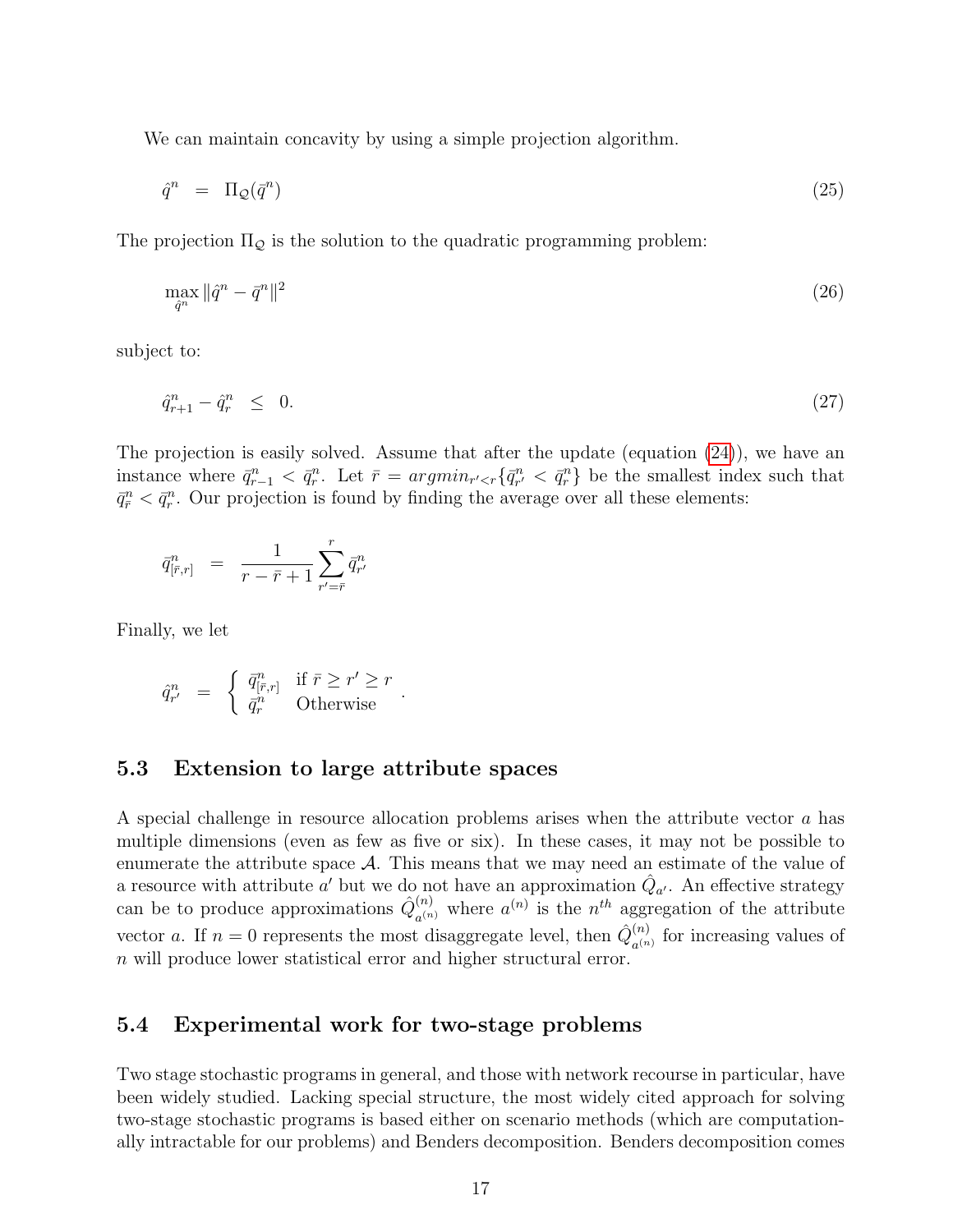

<span id="page-18-0"></span>Figure 4: The effect of the number of training iterations on SAFE and CUPPS, illustrating the faster convergence for SAFE

in different flavors, including L-shaped decomposition, stochastic decomposition and the recently proposed CUPPS algorithm. L-shaped decomposition assumes a finite, and relatively small, sample of scenarios which are used to generate cuts. Stochastic decomposition is an iterative algorithm that effectively assumes an infinite set of scenarios, and provides almost sure convergence in the limit. CUPPS requires a finite set of scenarios (there is a particular operation that loops over all scenarios) but the operation is very simple and the method can handle thousands of scenarios without difficulty. Although CUPPS requires somewhat more work per iteration, it has faster convergence, and hence we use it as for our comparisons.

Figure [4](#page-18-0) shows the relative performance of SAFE and CUPPS for different numbers of training iterations. This graph suggests generally better solution quality for SAFE over smaller number of iterations. The evaluation was based on a testing sample of 50. With 950 training iterations, the algorithms appear to be equivalent.

Figure [5](#page-19-1) compares SAFE and CUPPS on problems with 20, 30, 40 and 90 locations, using 200 training iterations. For the smaller problems, the algorithms appear to be virtually the same, while for the 40 and 90 location problems, SAFE is providing better solutions. The chart shows the performance for each of the 50 testing samples. For the smaller datasets, the two algorithms appear to be providing the exact same solution for all 50 samples. For the 90 location dataset, SAFE is providing a slightly better answer on all 50 samples. This behavior is somewhat surprising, in part because CUPPS is a provably convergent algorithm, and also because we would expect some noise around the behavior of each method.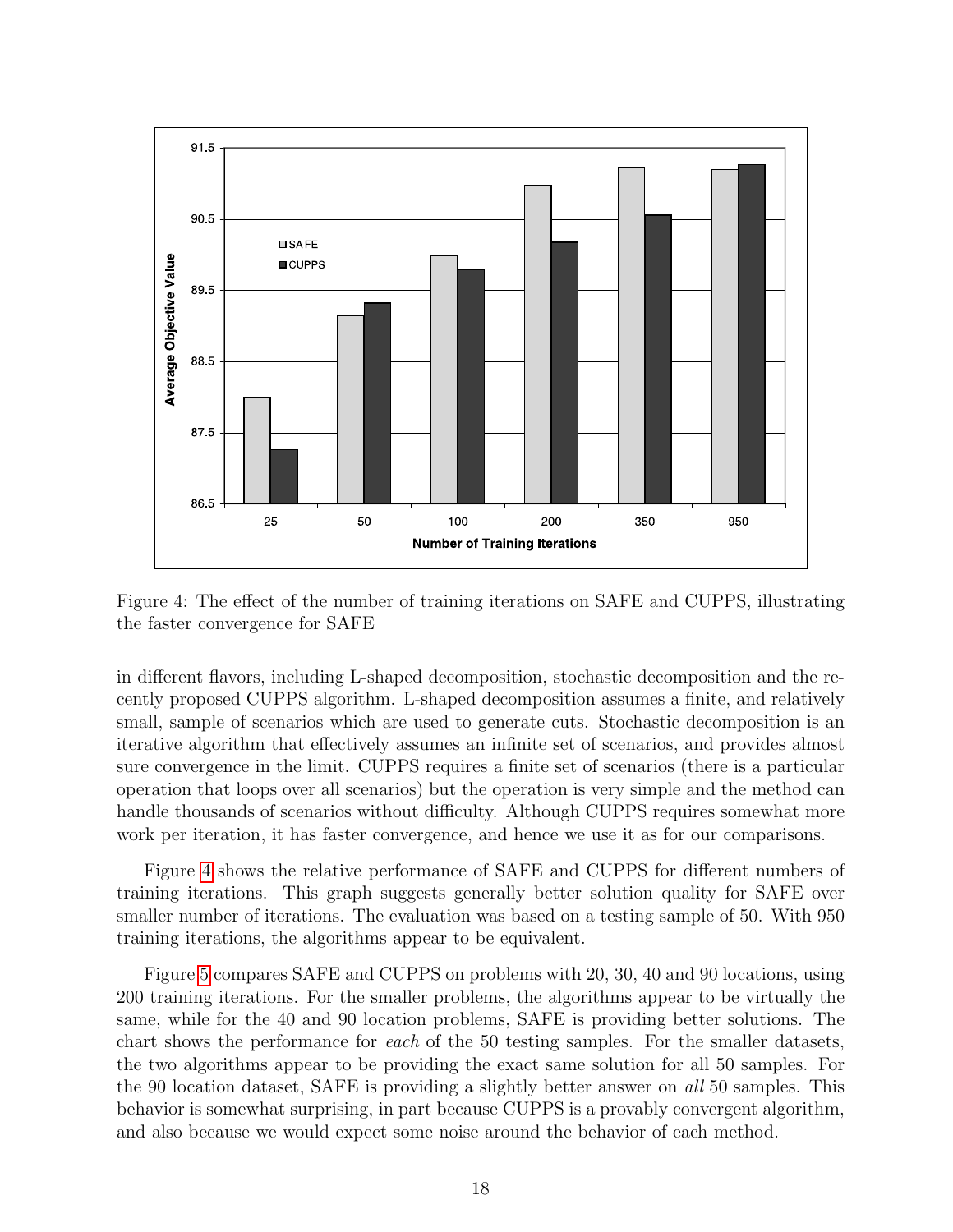

<span id="page-19-1"></span>Figure 5: SAFE outperforms CUPPS as the problem size grows for every outcome in the testing dataset

# <span id="page-19-0"></span>6 Multistage resource allocation problems

Practical, operational models for car distribution can be formulated very approximately as deterministic, single stage models, and quite credibly as two-stage stochastic programs. But there are other planning applications that require looking farther into the future, and for these we need a multistage model. Our approach is to solve the multistage problem as a sequence of two-stage stochastic programs using a dynamic programming framework.

### 6.1 Formulation

Let:

- $\hat{R}_t$  = Vector of new arrivals of cars and orders in period t, where  $\hat{R}_t = (\hat{R}_t^o, \hat{R}_t^c)$ .
- $W_t =$  Complete vector of new information arriving in period t, including both  $\hat{R}_t$ as well as other information about system parameters (travel times, costs, and parameters governing the physics of the problem).

We model the "state" of our system using:

 $R_t$  = Vector of resources available in period t after new arrivals are added in.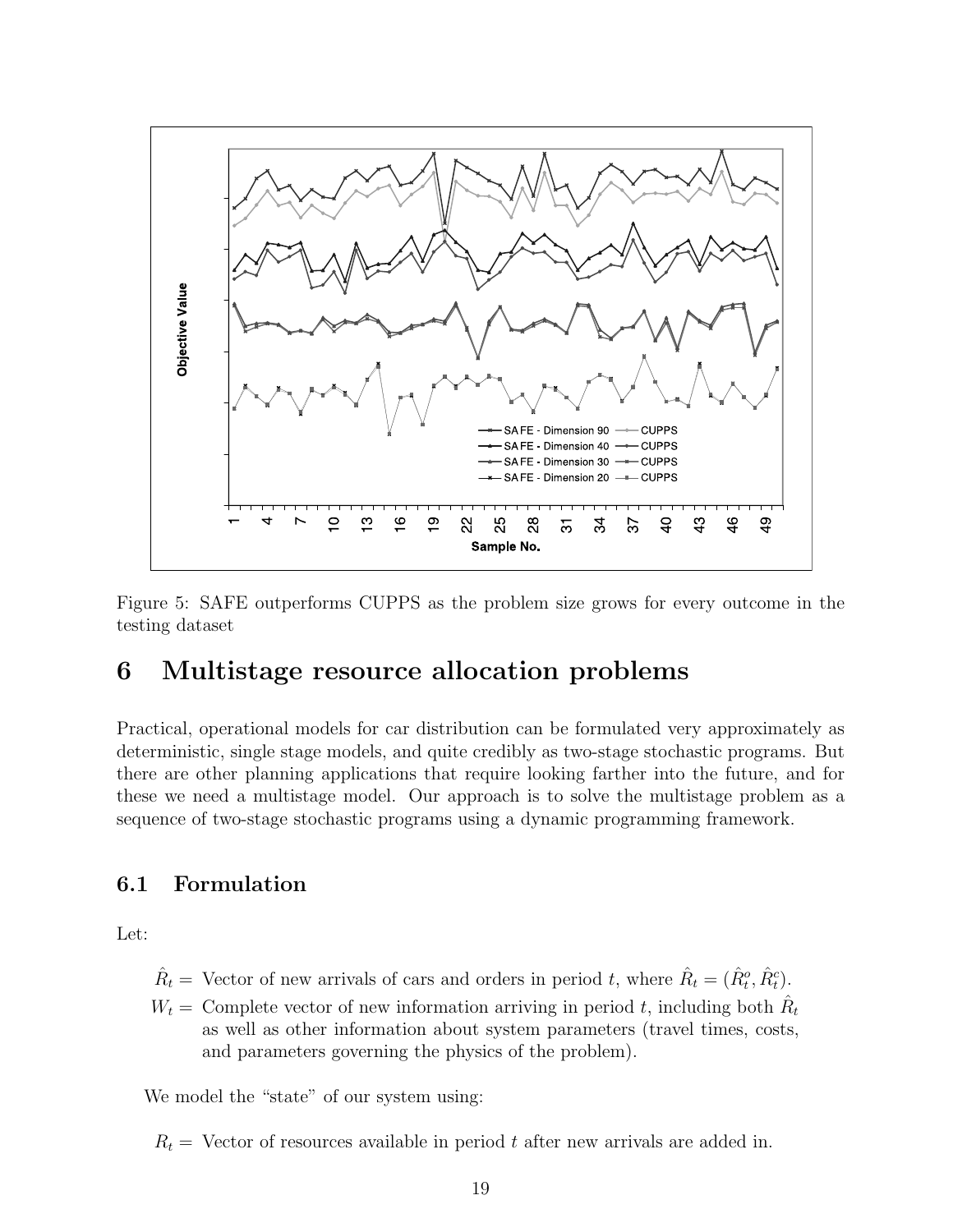$K_t$  = What is known at time t after the new information  $W_t$  has been incorporated.  $K_t$  includes  $R_t$  plus what we know about parameters that govern the dynamics of the system.

Our process is controlled by the decisions we make:

- $x_t$  = Decisions which are made after new information in period t has become known.
- $X_t^{\pi}(R_t)$  = The decision function which returns a feasible decision vector  $x_t$  given the information available at time t (contained in  $K_t$ ).

Our decisions are chosen to maximize the expected total contribution over a planning horizon. Our contribution function is expressed as:

$$
c_t(x_t) =
$$
 The contribution generated in period  $t$  given decision  $x_t$ , and what is known,  $K_t$ .

The dynamics of the resource state vector for cars are given by equation [\(2\)](#page-10-0). This equation can be represented more compactly in matrix form using:

$$
R_{t+1,t'} = R_{tt'} + A_{tt'}x_t + \hat{R}_{t+1,t'}.
$$

The informational dynamics can be written generally as:

$$
K_t = U^K(K_{t-1}, W_t).
$$

We can now state our optimization problem using:

$$
\max_{\pi \in \Pi} E \left\{ \sum_{t \in \mathcal{T}} c_t(X_t^{\pi}(R_t)). \right\}
$$

#### 6.2 Our algorithmic strategy

Our solution strategy starts with the standard Bellman equation:

<span id="page-20-1"></span>
$$
Q_t(R_t) = \arg \max_{x_t \in \mathcal{X}_t} c_t x_t + E\left\{Q_{t+1}(R_{t+1}(x_t)) | R_t\right\}.
$$
\n(28)

We do not know the recourse function exactly, so we replace the expectation on the right hand side with an approximation  $\hat{Q}_{t+1}(R_{t+1})$ . Assume that we choose a linear approximation:

<span id="page-20-0"></span>
$$
\hat{Q}_{t+1}(R_{t+1}) = \hat{q}_{t+1} \cdot R_{t+1} \n= \hat{q}_{t+1} \cdot (R_t + A_t x_t + \hat{R}_{t+1}).
$$
\n(29)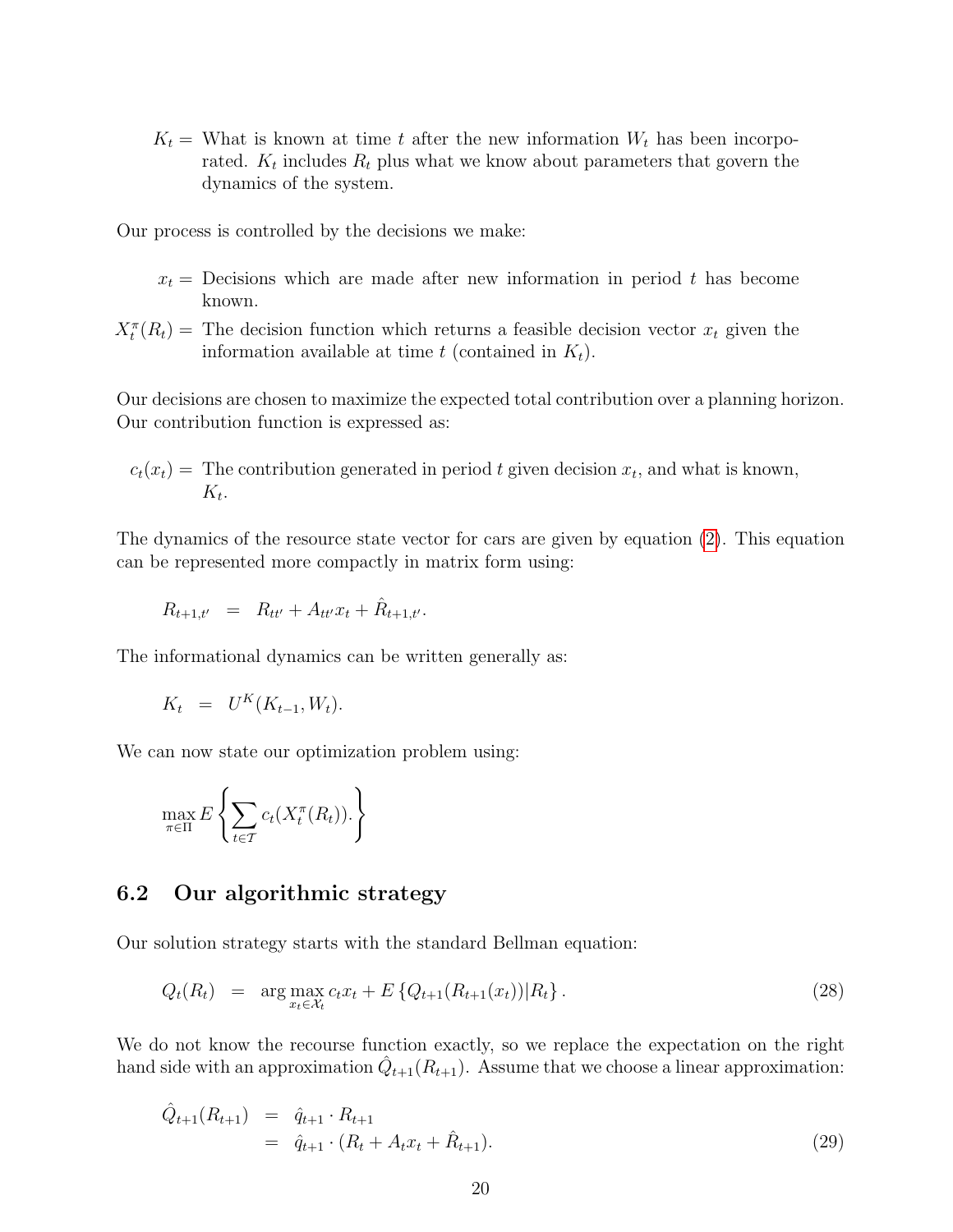Replacing  $Q_{t+1}(R_{t+1})$  with  $\hat{Q}_{t+1}(R_{t+1})$  and taking conditional expectations of both sides of [\(29\)](#page-20-0) gives:

<span id="page-21-0"></span>
$$
E\{\hat{Q}_{t+1}(R_{t+1})|R_t\} = E\{\hat{q}_{t+1} \cdot (R_t + A_t x_t + \hat{R}_{t+1})|R_t\}.
$$
  

$$
= \hat{q}_{t+1}R_t + \hat{q}_{t+1}A_t x_t + E\{\hat{q}_{t+1}\hat{R}_{t+1}|R_t\}.
$$
 (30)

The expectation on the right hand side of equation [\(30\)](#page-21-0) is not a function of  $x_t$  and can be dropped. Our decision function as:

$$
X_t^{\pi}(R_t) = \arg \max c_t x_t + \hat{q}_{t+1} A_t x_t
$$

Linear approximations are always the easiest to work with. At the same time, they tend to be unstable in practice and typically do not produce good solutions. Convergent algorithms require smoothing on the decision variables, but this will create fractional solutions.

A better approach is to use nonlinear approximations, but this prevents the convenient decomposition that we obtain in equation [\(30\)](#page-21-0). For this reason, we have to start over with a different state variable. The vector  $R_t$  can be called the *complete* state variable because it has all the information that we need to make a decision. But the imbedded expectation causes practical problems. Instead, we define:

 $R_{tt'}^{x}$  = The resource state variable after the decision  $x_t$  has been implemented, but before the new arrivals from period  $t + 1$  have been added in.

$$
= R_{tt'} + A_{tt'} x_t.
$$

We refer to  $R_t^x = (R_{tt'})_{t' \geq t}$  as the *incomplete* state variable because it does not contain the new information (that would arrive during time period  $t + 1$ ) that would be needed to make the decision  $x_{t+1}$  in the next time period. Our complete state variable can now be written in terms of the incomplete state variable using:

$$
R_{t+1,t'} = R_{tt'}^x + \hat{R}_{t+1,t'}.
$$

If we formulate our recursion using the incomplete state variable, we would obtain:

<span id="page-21-1"></span>
$$
Q_{t-1}^x(R_{t-1}^x) = E\left\{\arg\max_{x_t \in \mathcal{X}_t} c_t x_t + Q_t^x(R_t^x(x_t)) | R_{t-1}^x\right\}.
$$
\n(31)

The left hand side of equation [\(31\)](#page-21-1) is indexed by time period  $t-1$  because the right hand side, after taking the expectation, is a function of the information up through time  $t - 1$ .

The expectation in equation [\(31\)](#page-21-1) is computationally intractable, as it was in equation [\(28\)](#page-20-1). However, we can take a sample realization and solve

<span id="page-21-2"></span>
$$
\tilde{Q}_t^x(R_{t-1}^x(\omega)) = \arg \max_{x_t \in \mathcal{X}_t(\omega)} c_t x_t + Q_t^x(R_t^x(x_t, \omega)) \tag{32}
$$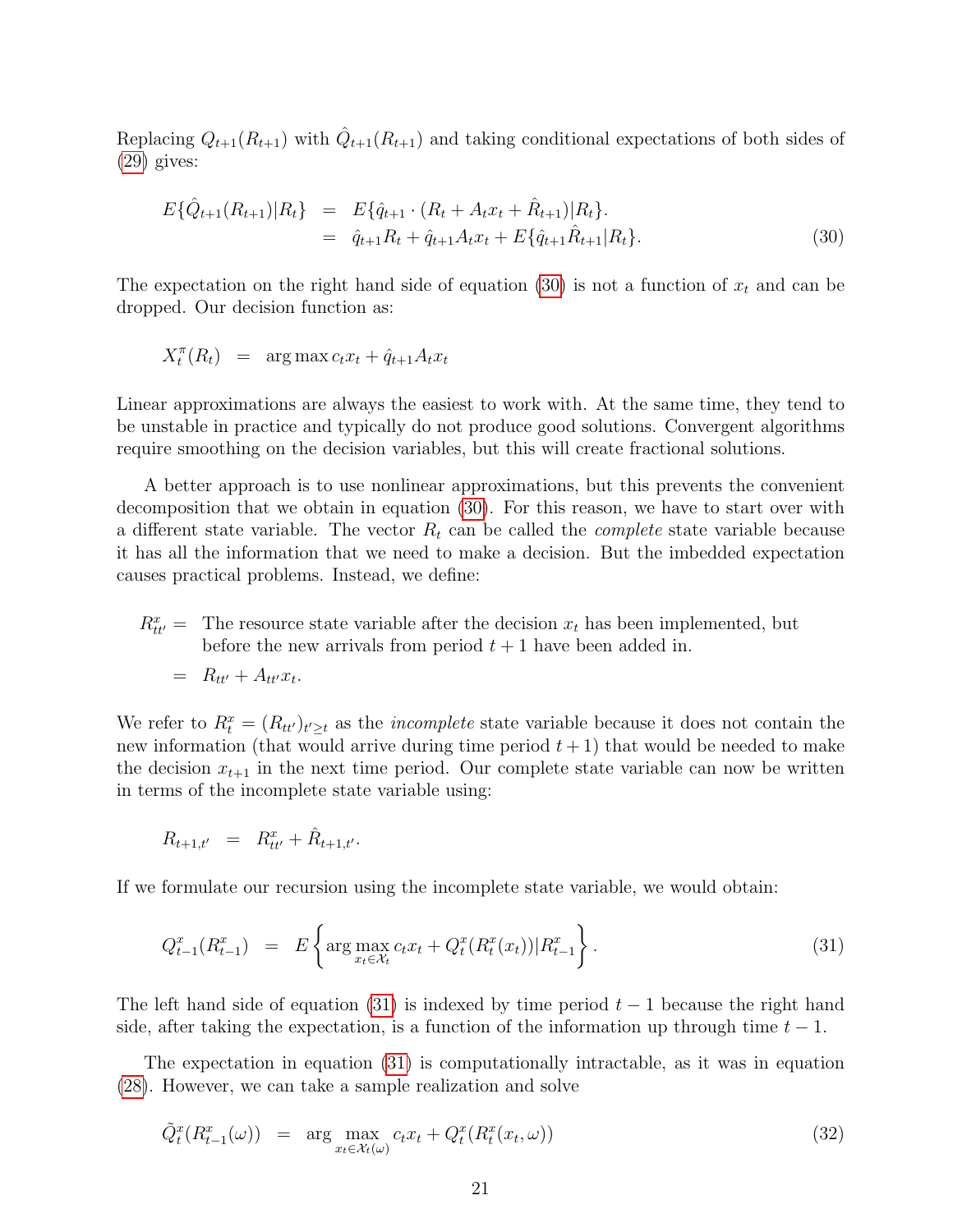We finally replace  $Q_t^x(R_t^x(x_t))$  with an appropriate approximation  $\hat{Q}_t(R_t^x)$  so that equation [\(32\)](#page-21-2) is still computationally tractable.

<span id="page-22-1"></span>
$$
X_t^{\pi,n}(R_t) = \arg \max_{x_t} c_t x_t + \hat{Q}_t^{x,n-1}(R_t^x(x_t))
$$
\n(33)

subject to:

<span id="page-22-0"></span>
$$
\sum_{d \in \mathcal{D}} x_{tad} = R_{t,at}^c \quad a \in \mathcal{A}
$$
\n(34)

$$
\sum_{a \in \mathcal{A}} x_{tad} \leq R_{tb_d}^o \quad d \in \mathcal{D}^o \tag{35}
$$

$$
x_{tad} \in Z_+.\tag{36}
$$

Let  $R_t^{x,n} = R_t^{x,n}$  $_{t}^{x,n}(X_{t}^{\pi,n}% ,\mathcal{I}_{t}^{\pi,n}% ,\mathcal{I}_{t}^{\pi,n}% ,\mathcal{I}_{t}^{\pi,n}% ,\mathcal{I}_{t}^{\pi,n}% ,\mathcal{I}_{t}^{\pi,n}% ,\mathcal{I}_{t}^{\pi,n}% ,\mathcal{I}_{t}^{\pi,n}%$  $\mathcal{L}^{\pi,n}(R_t)$  be the resource vector after we have made decision  $X_t^{\pi,n}$  $t^{\pi,n}(R_t).$ Let  $\tilde{q}_t^n$  be the dual variable (at iteration n) of equation [\(34\)](#page-22-0). The process of updating the recourse function approximation, where we will use the same techniques that we did for the two-stage problem, can be represented simply using:

$$
\hat{Q}_{t-1}^{x,n} \leftarrow U^{Q}(\hat{Q}_{t-1}^{x,n-1}, \tilde{q}_{t}^{n}, R_{t}^{x,n}).
$$

There are two ways of using this solution approach. The first is a one-pass procedure where the recourse function is updated as we step through time. The steps of this procedure are given in Figure [6.](#page-23-0) This procedure is the easiest to implement, but can suffer from slow convergence since information is passed backward one time period at a time at each iteration.

More rapid communication is accomplished using a two-pass procedure, described in Figure [7.](#page-24-0) This procedure can be somewhat harder to implement, since it requires storing information at each time period for computing gradients that are not used until the end of the forward pass. The calculation of gradients from the two-pass procedure is illustratred in Figure [8.](#page-25-0) As the algorithm steps forward in time, it is necessary to store the basis that was founded when solving  $X_t^{\pi}(R_t)$  (equation [\(33\)](#page-22-1)). When the subproblem is a pure network, the basis is a flow augmenting path. We have to link these flow augmenting paths through time to compute gradients for the entire simulation.

If we use a two-pass procedure, then our gradients have a nice property. Let:

$$
F_t^{\pi}(R_t, \omega^n) = \sum_{t'=t}^{T} c_t X_t^{\pi}(R_t(\omega))
$$
\n(37)

be the total contribution of following policy  $\pi$  from time t onward, given that we start at resource state  $R_t$  and follow the sample path  $\omega$ . Then we have the following result: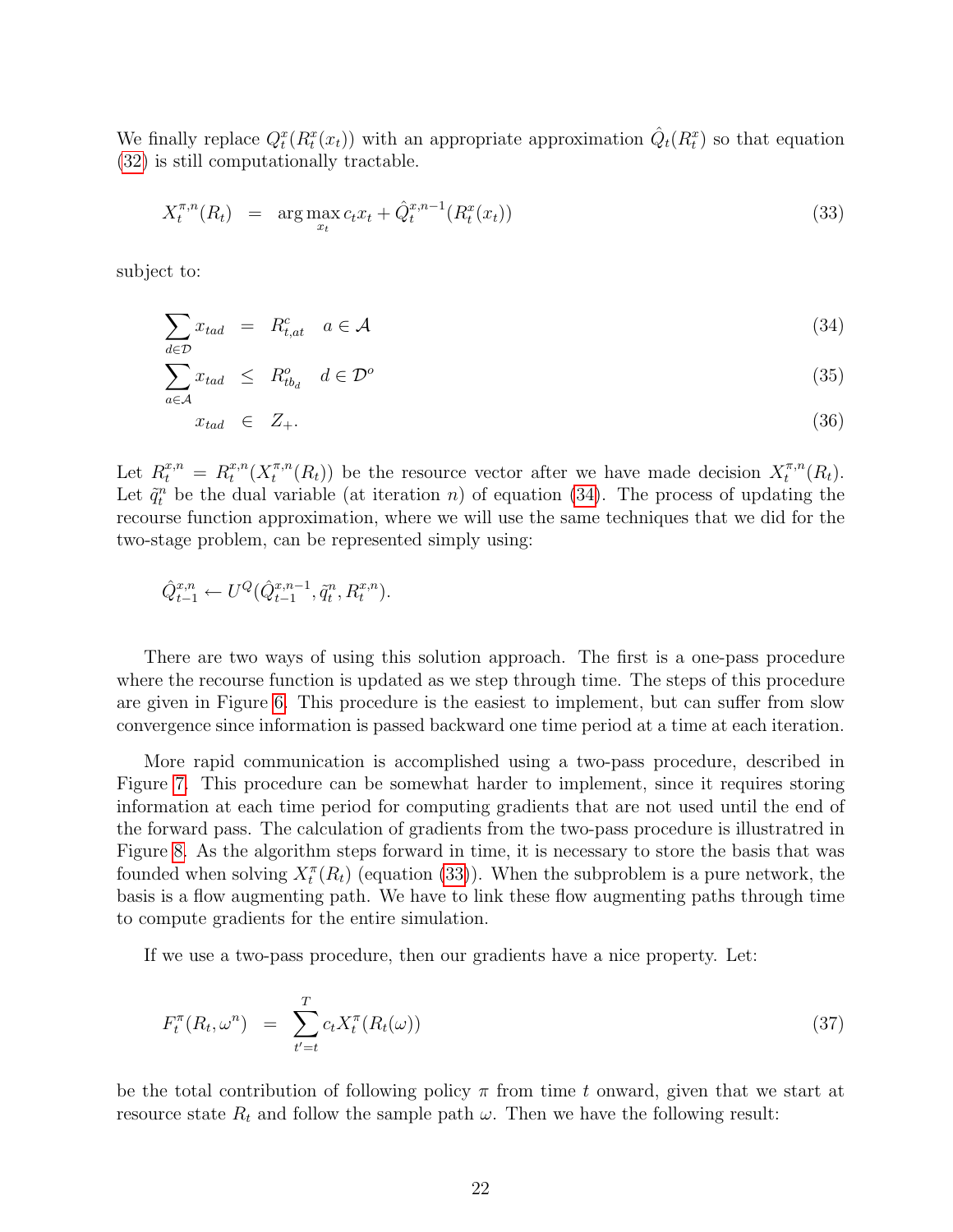STEP 0: Initialization:

Initialize  $\hat{Q}_t^0$ ,  $t \in \mathcal{T}$ . Set  $n = 0$ . Initialize  $R_0$ .

**STEP 1:** Do while  $n \leq N$ :

Choose  $\omega^n \in \Omega$ 

**STEP 2:** Do for  $t = 0, 1, ..., T - 1$ :

**STEP 2a:** Solve equation [\(33\)](#page-22-1) to obtain  $x_t^n = X_t^{\pi}(R_t^n, \hat{Q}_{t+1}^{n-1})$  and the duals  $\tilde{q}_t^n$  of the resource constraint [\(34\)](#page-22-0).

**STEP 2b:** Update the resource state:  $R_{t+1}^n = M_t(R_t^n, x_t^n, W_{t+1}(\omega^n))$ .

**STEP 2c:** Update the value function approximations using  $\hat{Q}_t^n \leftarrow U^Q(\hat{Q}_t^{n-1}, \tilde{q}_t^n, R_t^n)$ .

**STEP 3:** Return the policy  $X_t^{\pi}(R_t, \hat{Q}^N)$ .

<span id="page-23-0"></span>Figure 6: Single pass version of the adaptive dynamic programming algorithm

**Theorem 6.1** Let  $\bar{q}_t^n = (\bar{q}_{at}^n)_{a \in A}$  be the vector of path costs from time t to the end of the horizon, given outcome  $\omega^n$  and functional approximations  $\{\hat{Q}_t^n\}_{t\in\mathcal{T}}$  computed from a backward pass. Then  $\bar{q}_t$  satisfies:

$$
F_t^{\pi}(R_t, \omega^n) - F_t^{\pi}(R'_t, \omega^n) \ge \bar{q}_t^n \cdot (R_t - R'_t)
$$

Furthermore, if the basis paths in each period t are flow augmenting paths into the supersink, then  $\bar{q}_t^n$  is a right gradient of  $F_t^{\pi}(R_t, \omega^n)$ .

### 6.3 Single commodity problems

When we solve single commodity problems in a multistage setting, we are simply solving sequences of two-stage problems (see Figure [3\)](#page-15-1), so we can use all of our tricks that we learned for the simple two-stage case. There are, of course, a few differences. First, it is best to obtain dual variables from the backward pass of a two-pass algorithm, as illustrated in Figure [7.](#page-24-0) For a two-stage problem, we obtain dual variables directly from the second stage. For multistage problems, we need to calculate these backward through time.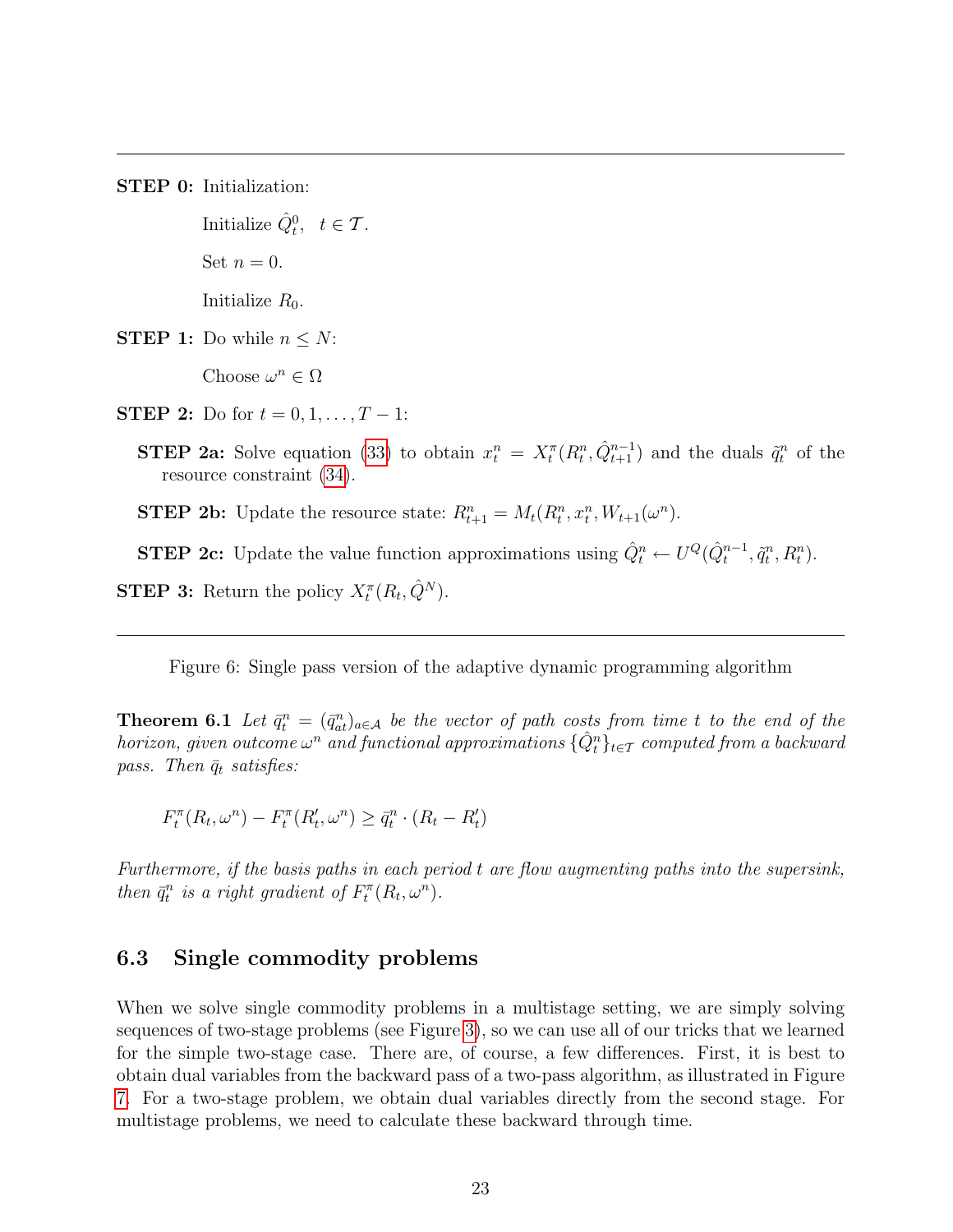**STEP 0:** Initialize  $\hat{Q}_t^0$ ,  $t \in \mathcal{T}$ .

Set  $n = 0$ .

Initialize  $R_0$ .

**STEP 1:** Do while  $n \leq N$ :

Choose  $\omega^n \in \Omega$ 

**STEP 2:** Do for  $t = 0, 1, ..., T - 1$ :

**STEP 2a:** Solve equation [\(33\)](#page-22-1) to obtain  $x_t^n = X_t^{\pi}(R_t^n, \hat{Q}_{t+1}^{n-1})$  and the duals  $\tilde{q}_t^n$  of the resource constraint [\(34\)](#page-22-0).

**STEP 2b:** Compute  $R_{t+1}^n = M(R_t^n, x_t^n, W_{t+1}(\omega^n))$ 

- **STEP 3:** Do for  $t = T 1, T 2, ..., 1, 0$ :
	- **STEP 3a:** Compute marginal value of a resource,  $\bar{q}_t^n$ , using  $\hat{Q}_{t+1}^n$  and the optimal basis from the forward pass.

**STEP 3b:** Update the value function approximations,  $\hat{Q}_t^n \leftarrow U^Q(\hat{Q}_t^{n-1}, \bar{q}_t^n, R_t^n)$ .

**STEP4:** Return policy  $X_t^{\pi}(R_t, \hat{Q}^N)$ .

<span id="page-24-0"></span>Figure 7: Two- pass version of the adaptive dynamic programming algorithm

Second, multistage problems in transportation typically encounter the problem of multiperiod travel times. That is, it can take several time periods (and possibly many) to get from one location to another. If these travel times are treated deterministically, then we can handle these through an augmented state variable such as:

 $R_{t,at'}$  = The number of resources that, at time t, will have attribute a at time t'.

This is a family of resource variables over the range  $t' \geq t$ . The representation works as long as travel times are deterministic. For rail applications, this is actually a pretty poor approximation. The most general model retains the history of prior decisions:

 $x_{t'ad,t}^h$  = The number of resources which at time  $t' \leq t$  had attribute a and were acted on by decision  $d$ , and which by time  $t$  have not yet completed their trip.

We use the notation  $x_{t}^h$  rather than the resource variable  $R_{tt}$  since we are literally keeping a history of prior decisions. This representation is fairly complex, but provides for any probability model for transit times.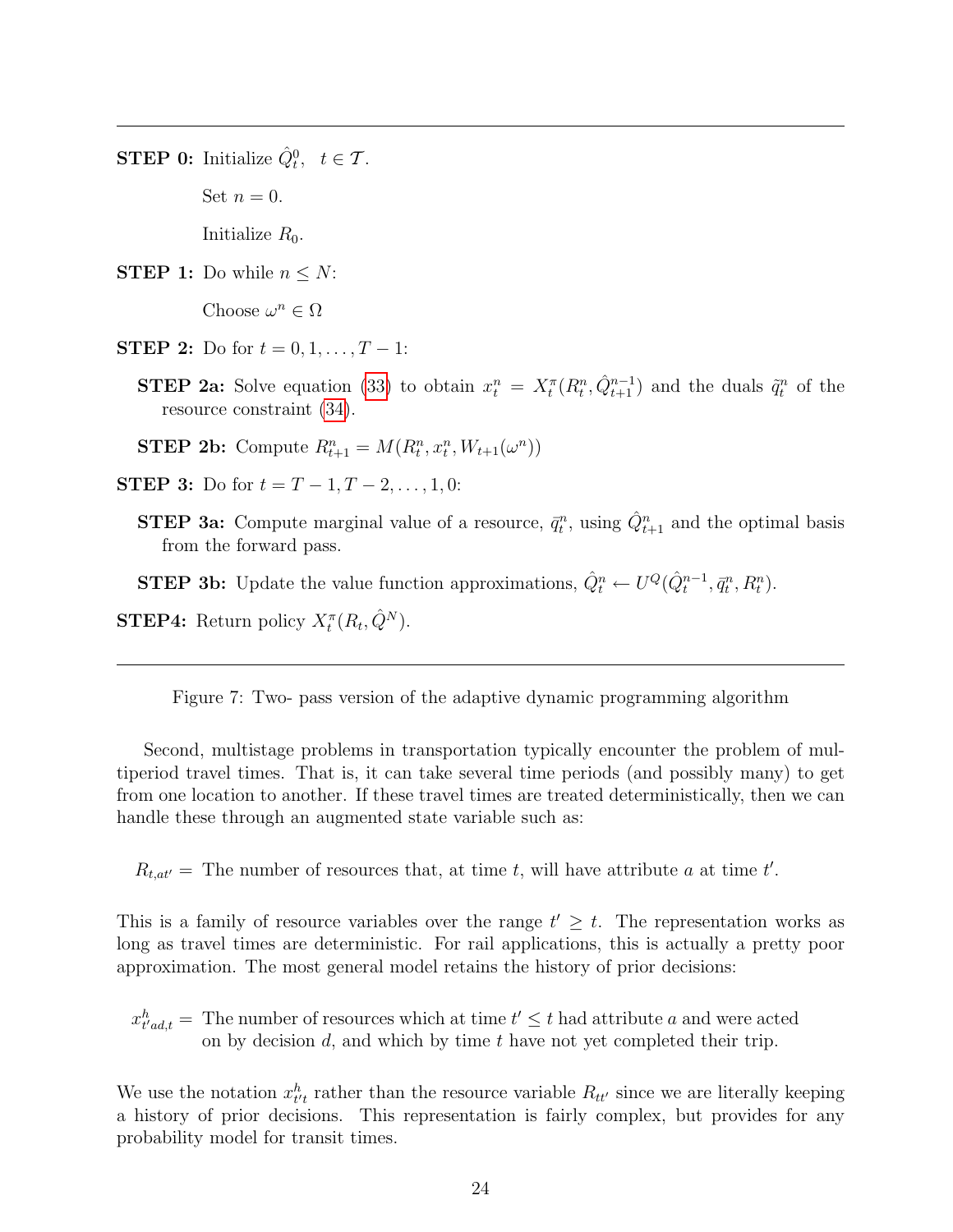#### 6.4 Multicommodity problems

Multicommodity problems are common in rail applications because there are different rail cars that can be substituted. Rail cars are typically organized in groups, with different types of cars arising within a group. A customer may request a specific type of car within a group, while other customers can accept any car within a group. It is with the latter type of customer that substitution occurs.

If we use linear recourse function approximations, the single period problems reduce easily to pure networks. When we use nonlinear approximations, the single period problems produce sequences of (integer) multicommodity network flow problems, depicted in Figure [9.](#page-26-0) In sharp contrast with multiperiod, multicommodity flow problems, these single period problems are actually relatively easy to solve, and usually produce integer solutions.

#### 6.5 Experimental results for an empty car distribution problem

Separable, piecewise linear value function approximations are especially easy to use for multistage stochastic, dynamic car distribution problems. They provide very near-optimal solutions for two-stage problems, but this performance arises in part because the initial state is deterministic. As the value function approximations converge, the (incomplete) state variable for the second stage also converges.

This same property does not hold true with multistage problems. The vector of resources  $R_t$  for a general time  $t > 0$  will be random, which means that the separable value functions for stage  $t+1$  must be "good" over a range of outcomes of  $R_t$ . It would be comparable to



<span id="page-25-0"></span>Figure 8: Optimal network basis from the forward pass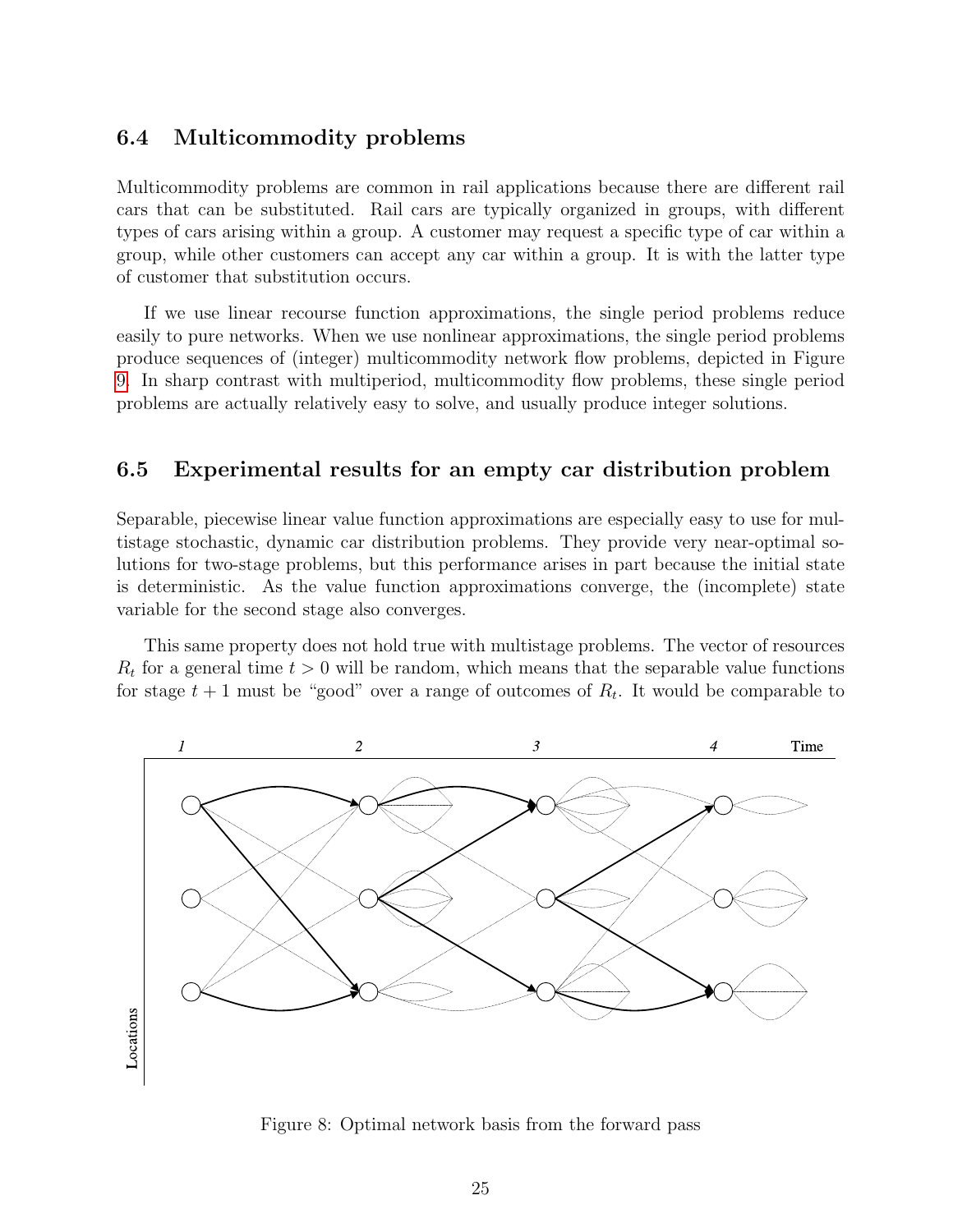<span id="page-26-2"></span>

Locations

Figure 9: Network structure of a one-period multicommodity problem

<span id="page-26-0"></span>

|           | <b>Planning Horizon</b> |                            |         |
|-----------|-------------------------|----------------------------|---------|
| Locations | 15                      | 30                         | 60      |
| 20        |                         | 100.00\% 100.00\% 100.00\% |         |
| 40        | 100.00%                 | $99.99\%$                  | 100.00% |
| 80        | 99.99%                  | 100.00%                    | 99.99%  |

<span id="page-26-1"></span>Table 1: Percentage of integer optimal value obtained using CAVE for second set of deterministic experiments with single-period time windows (network problems)

testing the logic for a two-stage problem where the starting state is random.

There are several ways to test the logic for a multistage problem. The first is to test it on deterministic instances. In practice, it is common for a company to use a snapshot of history (which is deterministic) to see how well the logic would have performed in the past. The research community might challenge this test, but it is a common one in industry. Besides, if the algorithm works well for stochastic problems, it should also work well for deterministic problems.

Table [1](#page-26-1) gives a set of results reported in [Godfrey & Powell](#page-33-0)  $(2002a)$  $(2002a)$  where a variant of a SAFE algorithm (called the CAVE algorithm, given in [Godfrey & Powell](#page-33-1) [\(2001\)](#page-33-1)) is tested on a deterministic, dynamic network. The algorithm was tested on 20, 40 and 80 location problems, with 15, 30 and 60 period horizons. The results indicate near-optimal performance. The success for this problem class is closely related to the success for two-stage problems: the value functions steadily converge, meaning the state vector  $R_t$  converges to a point, allowing the separable approximations to be locally accurate.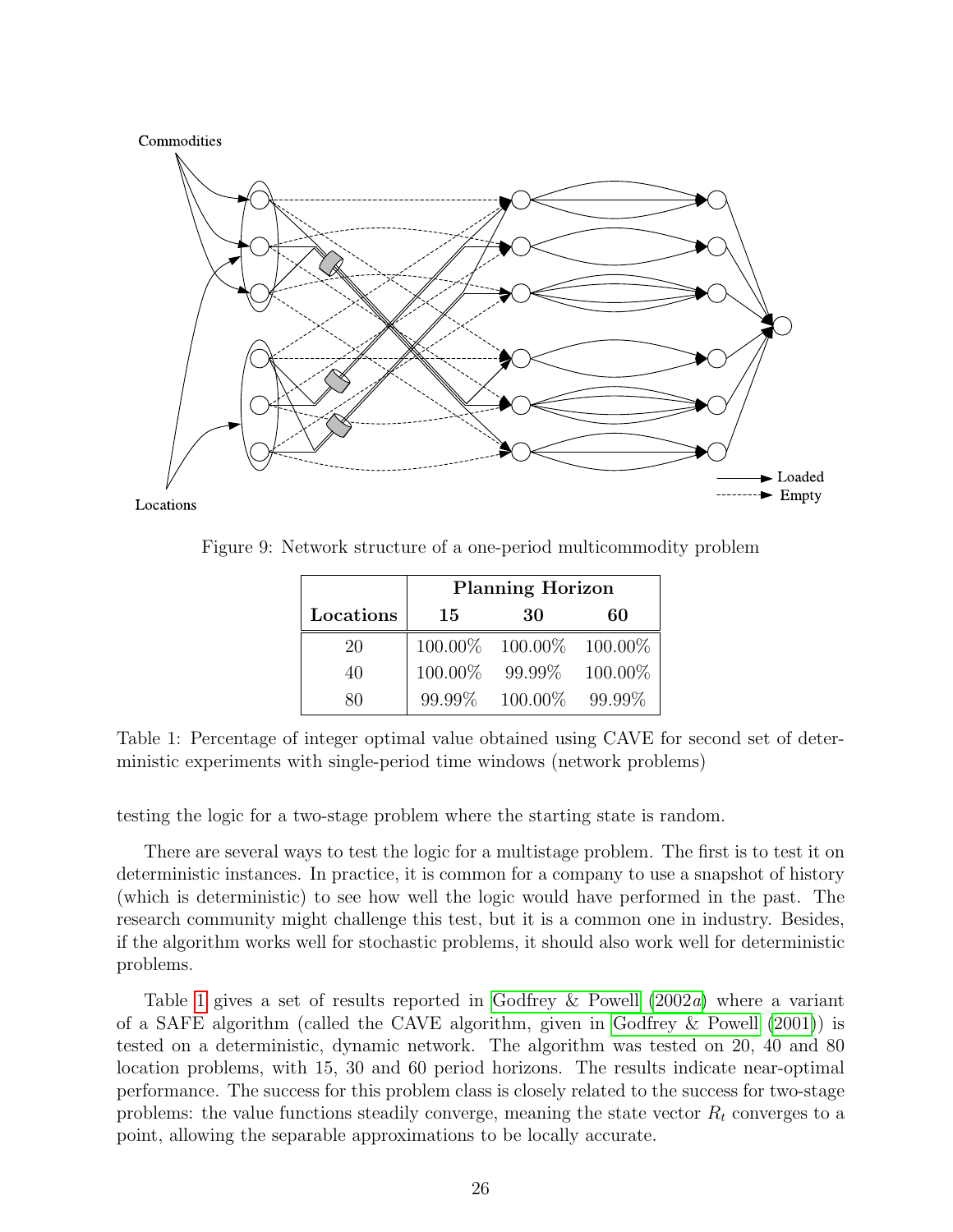<span id="page-27-1"></span>

<span id="page-27-0"></span>Figure 10: Comparison of SAFE approximations to rolling horizon procedures for 20 location datasets and different substitution matrices

A second set of experiments (from [Topaloglu & Powell](#page-34-0) [\(2000\)](#page-34-0)) was conducted on multistage stochastic resource allocation problems. These experiments were run with multiple commodities, and four different sets of substitution matrices. The substitution matrix gives the fraction of revenue (denoted  $\gamma_{kl}$ ) if commodity type k is used to serve task type l (where  $\gamma_{kk} = 1$ ). The approximation dynamic programming formulation was then compared to a rolling horizon procedure that made decisions in each time period by optimizing over the next 20 periods using a (rounded) point forecast of future events. This approach represents standard industry practice for these problems.

Figure [10](#page-27-0) shows the comparison for four datasets of the approximate dynamic programming method (using a SAFE algorithm for performing functional approximations) against the rolling horizon procedure. The differences are substantial. These results do assume that if a demand is not served on time then it is lost. Flexibility in the time at which a task can be served would probably reduce this gap.

An experiment was run using the car distribution data from a major railroad. This dataset used actual demand forecasts (and the distributions derived from this forecasting process), an actual supply snapshot and actual transit times. Orders due on one day of the week could be served earlier or later (with a penalty) but could not be carried over to the following week. These runs were done with a system being developed for production use, and are felt to be quite realistic.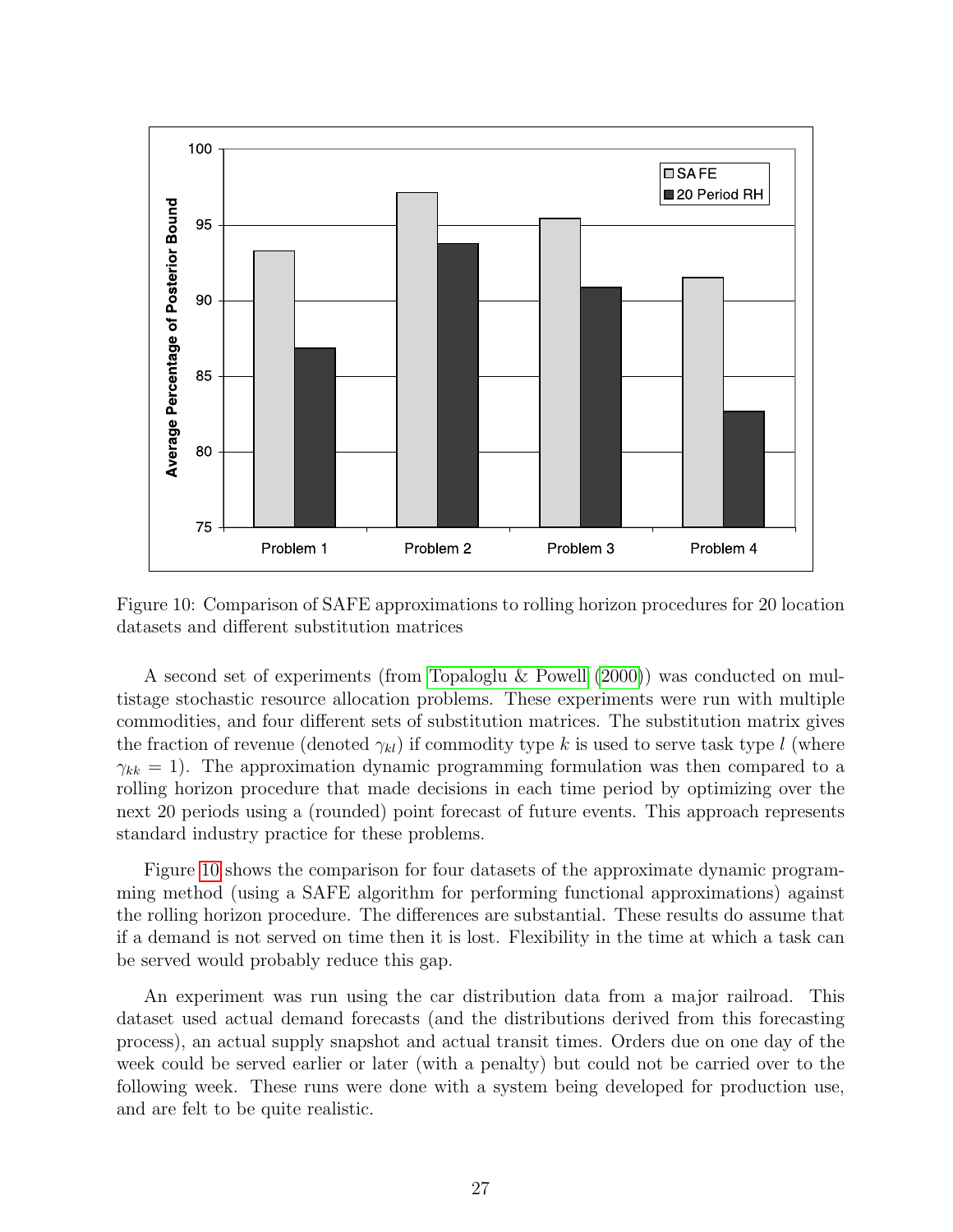

<span id="page-28-0"></span>Figure 11: Costs, revenues and profits as the adaptive learning algorithm progresses

The figures that follow show several statistics as the algorithm progresses. The first iteration uses recourse functions equal to zero, and therefore represents a classical myopic model of the sort widely used in industrial practice. Improvements past the first iteration represent a measure of how well our adaptive learning logic performs relative to the standard industrial model.

Figure [11](#page-28-0) shows total revenue (the top line), total profits (second line), empty repositioning costs (the third line), service penalties (the fourth line for the first few iterations), and finally the costs of holding cars at certain locations (there are selected locations where there is no holding cost). We note that profits improve steadily over the first fifth iterations before roughly leveling out. Over this range, revenue actually decreases at first, but this is counterbalanced by reductions in empty cost and service penalties. We note that toward the end, the total revenue is slightly higher than it was for the first iteration, indicating that a simple myopic model will do an effective job of covering demand (but just will cover the demands as effectively as the adaptive learning algorithm).

Figure [12](#page-29-0) shows empty miles as a percent of total miles (empty miles plus the loaded miles for each car order). This graph indicates a fairly dramatic reduction in empty miles over the first 20 to 30 iterations. Although the total demand served is also dropping in the early iterations, we have expressed empty miles as a percent of the total. It is likely, however, that some of the orders that require longer empty movements (relative to the distance required for the order) are being turned down at first. Since total revenue is slightly higher than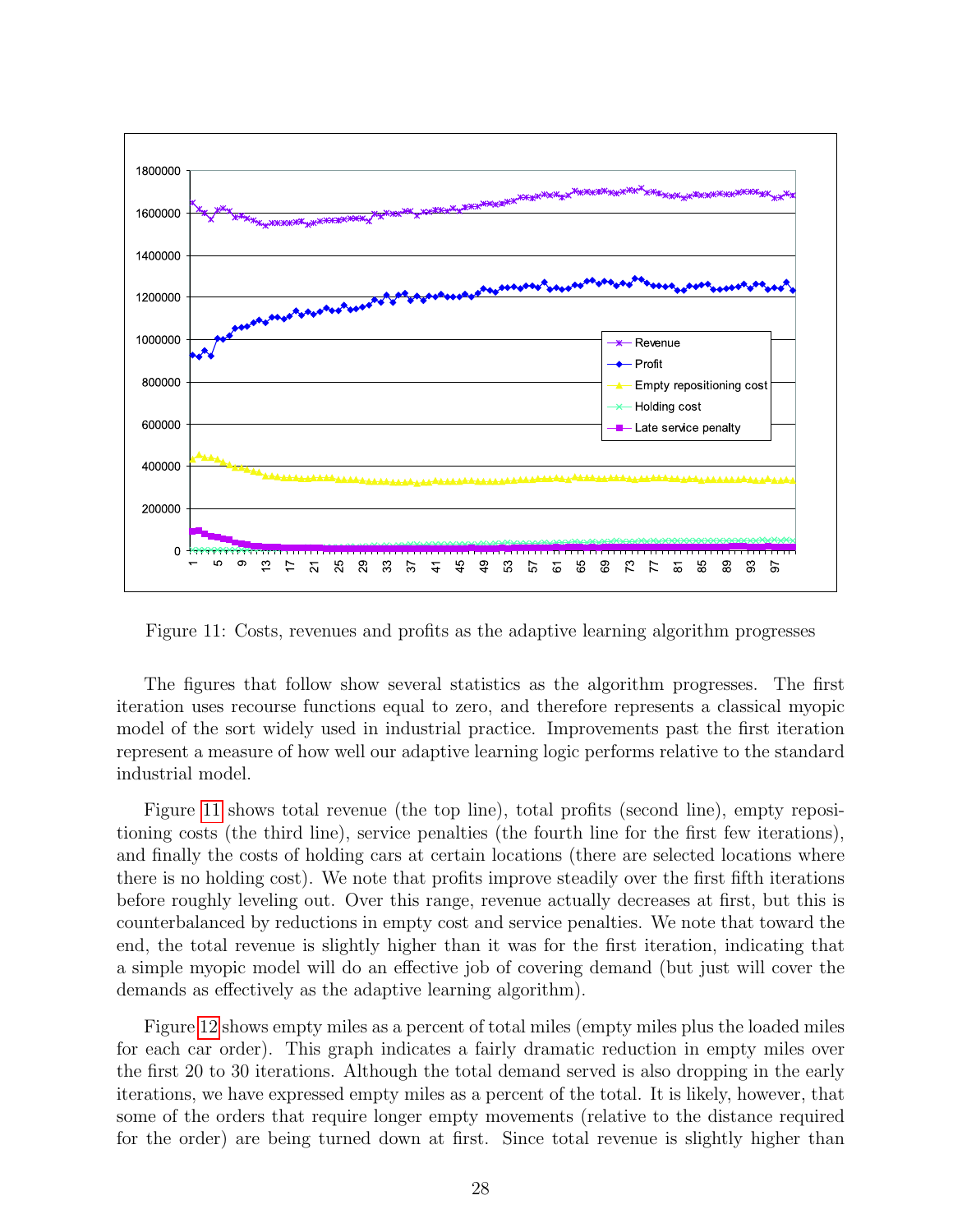

<span id="page-29-0"></span>Figure 12: Total empty miles traveled as the learning algorithm progresses

for the first iteration, it appears that the system "learns" how to serve these less profitable orders as the algorithm progresses.

Finally, Figure [13](#page-30-0) shows the average days of lateness with which each order is being served. As the algorithm progresses, the lateness drops from an average of almost 3.5 days down to slightly over a day.

### 7 Implementation issues

Real applications of these methods to actual problems in rail car distribution invariably introduce a set of issues that range from new areas of research to the usual collection of war stories. Some of these include:

1) Storing cars - When there are excess cars, it may be necessary to store cars at predefined locations. One of the challenges of a stochastic model is to store the right number of cars, keeping in mind that we would like to keep enough cars on hand to handle unusual spikes in demand. This is a classic overage/underage problem that stochastic models should excell at. The problem is that the solution depends very much on the cost of overage (what is the cost of keeping idle cars on hand) and the cost of underage (what is the cost of unsatisfied demand). As with most of these problems, the cost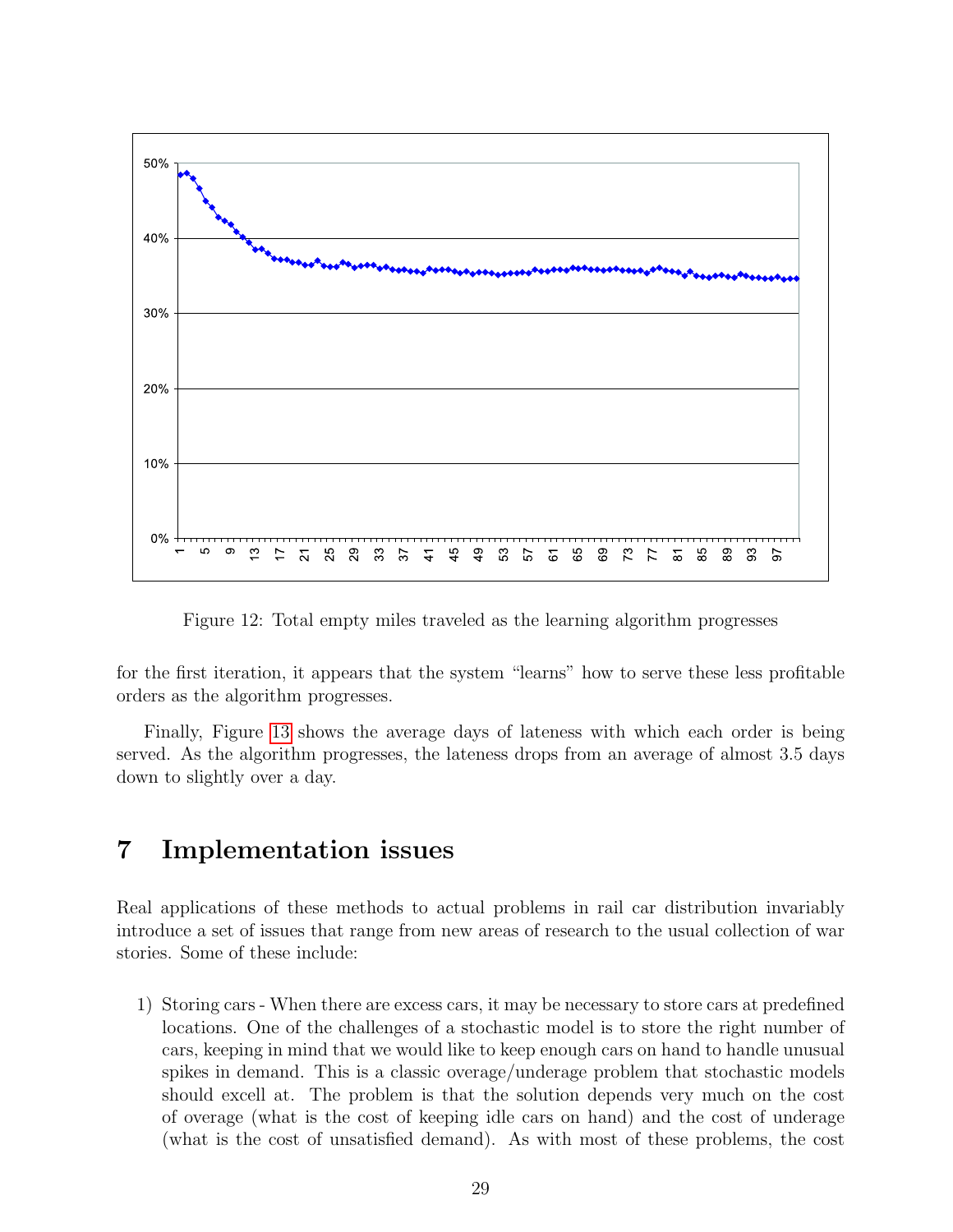

<span id="page-30-0"></span>Figure 13: Average days of lateness per order

of unsatisfied demands is difficult to estimate, and often we are choosing numbers to satisfied a target coverage level.

- 2) Transit times Transit times are perhaps the Achilles heel of a car distribution system. Stochastic models can, in principle, handle stochastic transit times, but estimating these transit times can be quite a challenge. Standard procedure would be to simply use historical data, but this data can be notoriously unreliable. The solution is to combine engineered transit times (which would normally represent the fastest time a car can achieve between two points), but even this is not entirely reliable. Engineered transit times assume that the car follows a schedule, while in practice some cars will move, even regularly, on special trains that do not appear in the schedule.
- 3) Repositioning The heart of any stochastic model involves repositioning cars because of what "might" happen. Planners at railroads do this all the time, but trusting a model to do this is going to be a big step.
- 4) Train schedules Our model does not reflect train capacities, which implies that we may try to move cars in a way that results in cars having to wait for available train capacity.
- 5) Short cuts The data might say that it takes six days to move a car, while operations will say they can do it in two days by putting the car on a unit train that is not in the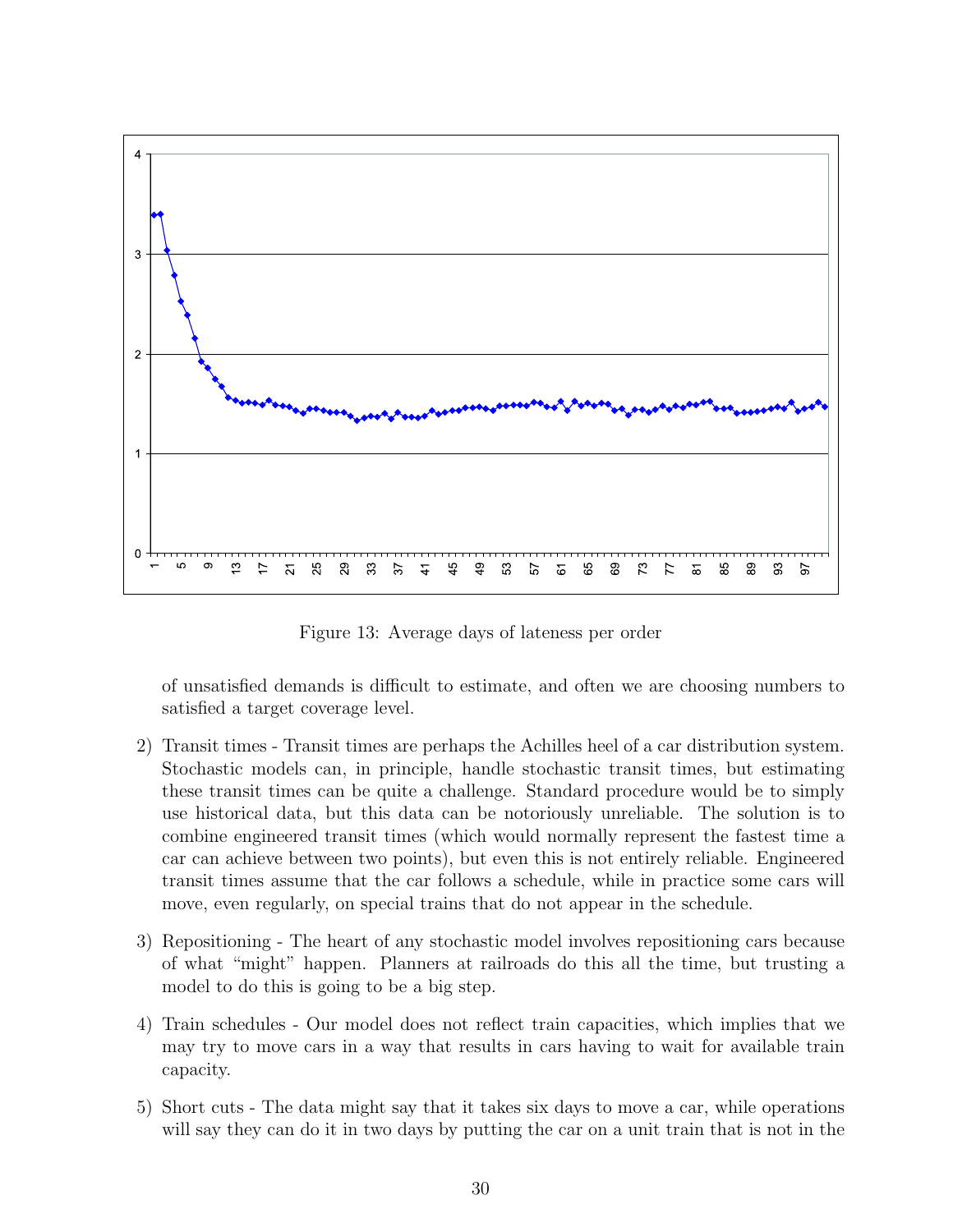<span id="page-31-0"></span>schedule. Although this is a clear data error, it represents one of a host of data issues that will arise in the course of the project.

### 8 Bibliographic notes

There is a long history of modeling car distribution problems (and related fleet management problems) as deterministic linear programs, initially as pure networks [\(Feeney](#page-32-0) [\(1957\)](#page-32-0), [Led](#page-33-2)[don & Wrathall](#page-33-2) [\(1967\)](#page-33-2), [Gorenstein et al.](#page-33-3) [\(1971\)](#page-33-3), [Misra](#page-33-4) [\(1972\)](#page-33-4), [White](#page-34-1) [\(1972\)](#page-34-1), [Herren](#page-33-5) [\(1973\)](#page-33-5), [Herren](#page-33-6) [\(1977\)](#page-33-6), [White & Bomberault](#page-34-2) [\(1969\)](#page-34-2), [Mendiratta & Turnquist](#page-33-7) [\(1982\)](#page-33-7)) followed by more general models [\(Haghani](#page-33-8) [\(1989\)](#page-33-8)). Recently, [Joborn](#page-33-9) [\(2001\)](#page-33-9) has developed and implemented a model for car distribution at the Swedish National Railway which considers trains schedules and capacities, producing a relatively large integer multicommodity flow problem. [Dejax & Crainic](#page-32-1) [\(1987\)](#page-32-1) provide a thorough review of the research in fleet management at the time, covering both rail and intermodal container applications.

Car distribution and similar problems in fleet management were some of the original motivating applications for stochastic programming [\(Dantzig](#page-32-2) [\(1955\)](#page-32-2) and [Ermoliev et al.](#page-32-3) [\(1976\)](#page-32-3)). [Jordan & Turnquist](#page-33-10) [\(1983\)](#page-33-10) and [Powell](#page-33-11) [\(1986\)](#page-33-11) formulated stochastic fleet management problems as nonlinear programming problems using decision variables that sent a fraction of the supply of vehicles through a node to a particular destination. This modeling approach, however, was not able to provide an accurate model of the problem. [Crainic et](#page-32-4) [al.](#page-32-4) [\(1993\)](#page-32-4) provide a general stochastic, dynamic model for container distribution, but do not provide an algorithm.

Car distribution is a classic multistage stochastic programming problem. Most of the techniques we use are based on results from the theory of stochastic approximation procedures [\(Robbins & Monro](#page-34-3) [\(1951\)](#page-34-3), [Blum](#page-32-5) [\(1954\)](#page-32-5), [Dvoretzky](#page-32-6) [\(1956\)](#page-32-6), [Gladyshev](#page-32-7) [\(1965\)](#page-32-7)), stochastic gradient methods [\(Ermoliev](#page-32-8) [\(1988\)](#page-32-8)), general stochastic linear programming [\(Birge](#page-32-9) [& Louveaux](#page-32-9) [\(1997\)](#page-32-9), [Infanger](#page-33-12) [\(1994\)](#page-33-12), [Kall & Wallace](#page-33-13) [\(1994\)](#page-33-13)) and dynamic programming (both classical methods, reviewed in [Puterman](#page-34-4) [\(1994\)](#page-34-4), and approximate methods, such as those covered in [Bertsekas & Tsitsiklis](#page-32-10) [\(1996\)](#page-32-10), [Sutton & Barto](#page-34-5) [\(1998\)](#page-34-5)). The car distribution problem represents a class of resource allocation problem that lends itself to a mixture of dynamic programming and stochastic programming formulations.

The detailed study of two-stage stochastic networks was initiated by [Wallace](#page-34-6) [\(1986\)](#page-34-6), [Wallace](#page-34-7) [\(1987\)](#page-34-7) and [Birge & Wallace](#page-32-11) [\(1988\)](#page-32-11) in the context of general two-stage stochastic programs, and independently by [Powell](#page-33-11) [\(1986\)](#page-33-11), [Powell](#page-33-14) [\(1987\)](#page-33-14) and [Powell](#page-34-8) [\(1988\)](#page-34-8), in the context of dynamic fleet management. The latter group of papers eventually led to a line of research [\(Powell & A.](#page-34-9) [\(1998\)](#page-34-9), [Powell et al.](#page-34-10) [\(2002](#page-34-10)b), [Godfrey & Powell](#page-33-1) [\(2001\)](#page-33-1), and [Godfrey](#page-33-0) [& Powell](#page-33-0) [\(2002](#page-33-0)a)) which developed the idea of using Monte Carlo sampling of stochastic gradients to help build up separable, piecewise linear value function approximations. This particular class of functions is particularly convenient for problems requiring integer solutions. Very recent research [\(Papadaki & Powell](#page-33-15) [\(2002\)](#page-33-15), [Topaloglu & Powell](#page-34-11) [\(2001\)](#page-34-11), [Powell](#page-34-12) [et al.](#page-34-12) [\(2002](#page-34-12)a)) has begun to formalize the theory behind estimating separable concave approximations, with a growing body of experimental research supporting their effectiveness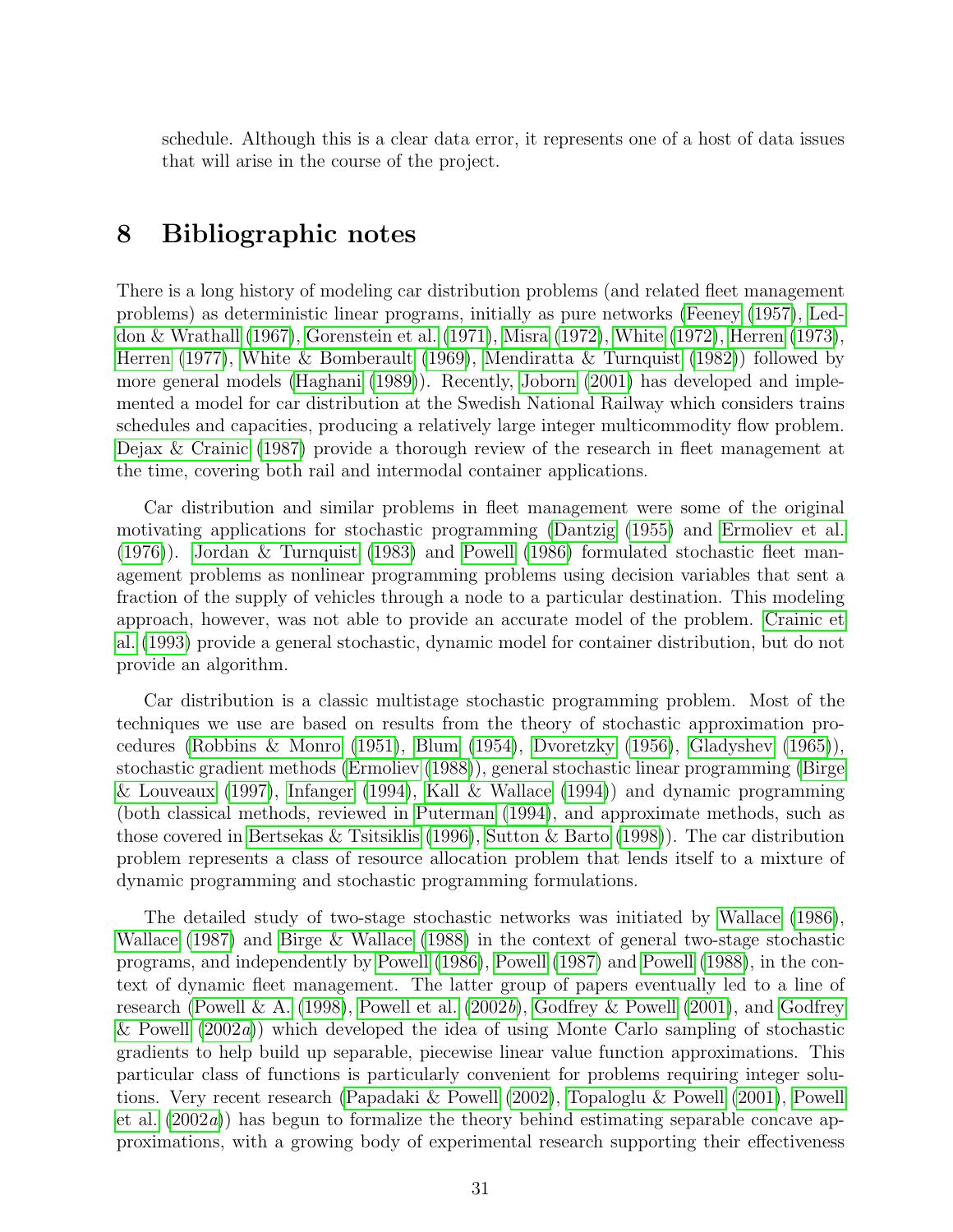<span id="page-32-12"></span>[\(Godfrey & Powell](#page-33-0)  $(2002a)$  $(2002a)$ , [Godfrey & Powell](#page-33-16)  $(2002b)$ , [Topaloglu & Powell](#page-34-0)  $(2000)$ ).

The work in this chapter is based in part on a project to develop and implement a production car distribution system for a major railroad. This project has provided us with a host of real issues involving the modeling of evolving information processes which stochastic programming (broadly defined) can handle. The problem is also attractive because the standard modeling and algorithmic techniques are all based on deterministic approximations.

### Acknowledgement

This research was supported in part by grant AFOSR-F49620-93-1-0098 from the Air Force Office of Scientific Research.

# References

- <span id="page-32-10"></span>Bertsekas, D. & Tsitsiklis, J. (1996), Neuro-Dynamic Programming, Athena Scientific, Belmont, MA. [31](#page-31-0)
- <span id="page-32-9"></span>Birge, J. & Louveaux, F. (1997), Introduction to Stochastic Programming, Springer-Verlag, New York. [31](#page-31-0)
- <span id="page-32-11"></span>Birge, J. & Wallace, S. W. (1988), 'A separable piecewise linear upper bound for stochastic linear programs', SIAM J. Control and Optimization 26(3), 1–14. [31](#page-31-0)
- <span id="page-32-5"></span>Blum, J. (1954), 'Multidimensional stochastic approximation methods', Annals of Mathematical Statistics 25, 737–744. [31](#page-31-0)
- <span id="page-32-4"></span>Crainic, T., Gendreau, M. & Dejax, P. (1993), 'Dynamic stochastic models for the allocation of empty containers', Operations Research 41, 102–126. [31](#page-31-0)
- <span id="page-32-2"></span>Dantzig, G. (1955), 'Linear programming under uncertainty', Management Science 1, 197– 206. [31](#page-31-0)
- <span id="page-32-1"></span>Dejax, P. & Crainic, T. (1987), 'A review of empty flows and fleet management models in freight transportation', Transportation Science 21, 227–247. [31](#page-31-0)
- <span id="page-32-6"></span>Dvoretzky, A. (1956), On stochastic approximation, in J. Neyman, ed., 'Proc.  $3^{rd}$  Berkeley Sym. on Math. Stat. and Prob.', Berkeley: University of California Press, pp. 39–55. [31](#page-31-0)
- <span id="page-32-8"></span>Ermoliev, Y. (1988), Stochastic quasigradient methods, in Y. Ermoliev & R. Wets, eds, 'Numerical Techniques for Stochastic Optimization', Springer-Verlag, Berlin. [31](#page-31-0)
- <span id="page-32-3"></span>Ermoliev, Y., Krivets, T. & Petukhov, V. (1976), 'Planning of shipping empty seaborne containers', Cybernetics 12, 664. [31](#page-31-0)
- <span id="page-32-0"></span>Feeney, G. (1957), Controlling the distribution of empty cars, in 'Proc. 10th National Meeting, Operations Research Society of America'. [31](#page-31-0)
- <span id="page-32-7"></span>Gladyshev, E. G. (1965), 'On stochastic approximation', Theory of Prob. and its Appl. 10, 275–278. [31](#page-31-0)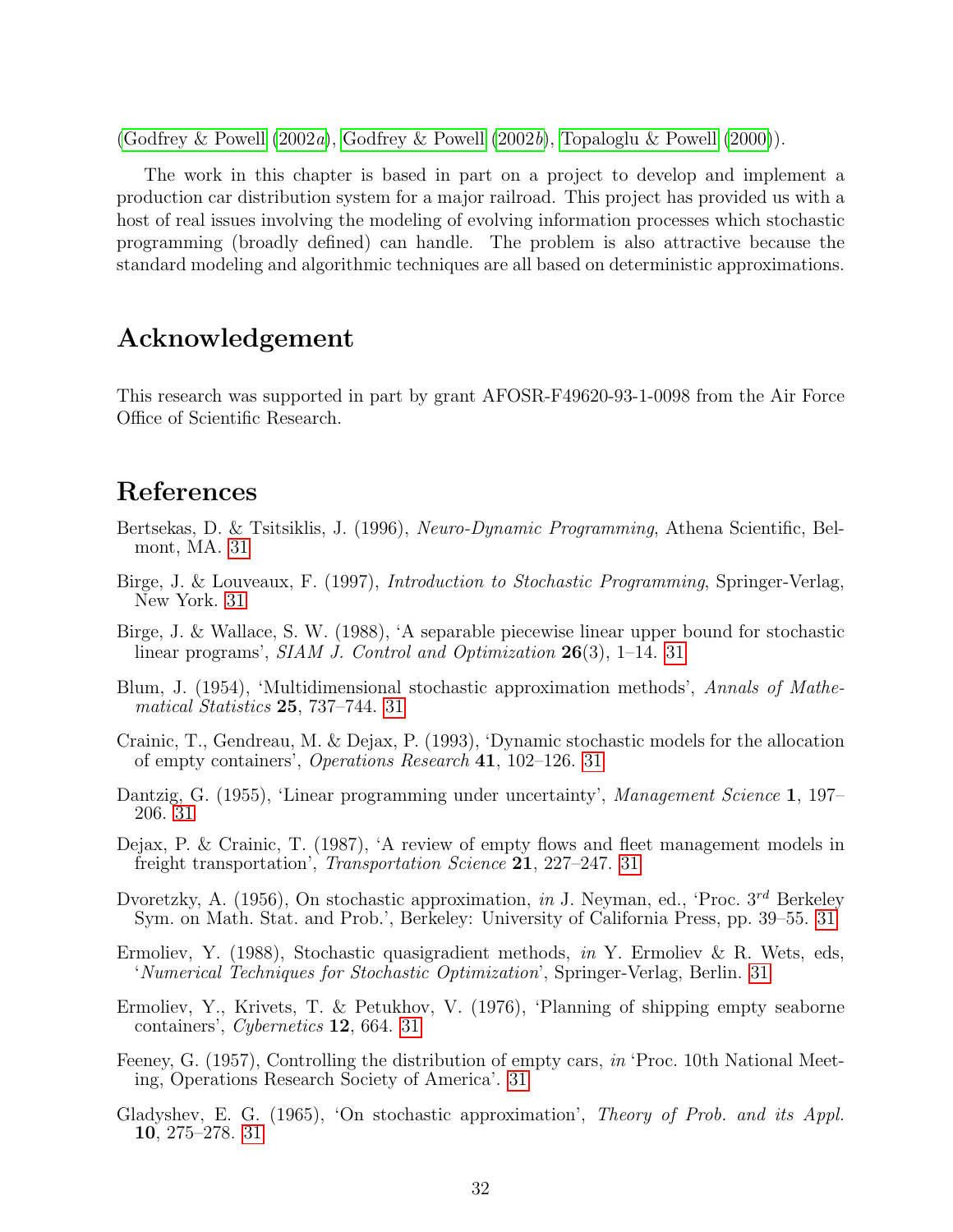- <span id="page-33-0"></span>Godfrey, G. & Powell, W. B. (2002a), 'An adaptive, dynamic programming algorithm for stochastic resource allocation problems I: Single period travel times', Transportation Science  $36(1)$ ,  $21-39$ .  $26$ ,  $31$ ,  $32$
- <span id="page-33-16"></span>Godfrey, G. & Powell, W. B. (2002b), 'An adaptive, dynamic programming algorithm for stochastic resource allocation problems II: Multi-period travel times', Transportation Science  $36(1)$ , 40–54. [32](#page-32-12)
- <span id="page-33-1"></span>Godfrey, G. A. & Powell, W. B. (2001), 'An adaptive, distribution-free approximation for the newsvendor problem with censored demands, with applications to inventory and distribution problems', Management Science  $47(8)$ , 1101–1112. [26,](#page-26-2) [31](#page-31-0)
- <span id="page-33-3"></span>Gorenstein, S., Poley, S. & White, W. (1971), On the scheduling of the railroad freight operations, Technical report 320-2999, ibm philadelphia scientific center, IBM. [31](#page-31-0)
- <span id="page-33-8"></span>Haghani, A. (1989), 'Formulation and solution of a combined train routing and makeup, and empty car distribution model', *Transportation Research* **23B**(6), 433–452. [31](#page-31-0)
- <span id="page-33-5"></span>Herren, H. (1973), 'The distribution of empty wagons by means of computer: An analytical model for the Swiss Federal Railways (SSB)', Rail International 4(1), 1005–1010. [31](#page-31-0)
- <span id="page-33-6"></span>Herren, H. (1977), 'Computer controlled empty wagon distribution on the SSB', Rail International  $8(1), 25-32. 31$  $8(1), 25-32. 31$
- <span id="page-33-12"></span>Infanger, G. (1994), Planning under Uncertainty: Solving Large-scale Stochastic Linear Programs, The Scientific Press Series, Boyd & Fraser, New York. [31](#page-31-0)
- <span id="page-33-9"></span>Joborn, M. (2001), Optimization of empty freight car distribution in scheduled railways, Ph.D. thesis, Department of Mathematics, Linkoping University, Sweden. [31](#page-31-0)
- <span id="page-33-10"></span>Jordan, W. & Turnquist, M. (1983), 'A stochastic dynamic network model for railroad car distribution', *Transportation Science* 17, 123–145. [31](#page-31-0)
- <span id="page-33-13"></span>Kall, P. & Wallace, S. (1994), *Stochastic Programming*, John Wiley and Sons, New York. [31](#page-31-0)
- <span id="page-33-2"></span>Leddon, C. & Wrathall, E. (1967), Scheduling empty freight car fleets on the louisville and nashville railroad, in 'Second International Symposium on the Use of Cybernetics on the Railways, October', Montreal, Canada, pp. 1–6. [31](#page-31-0)
- <span id="page-33-7"></span>Mendiratta, V. & Turnquist, M. (1982), 'A model for the management of empty freight cars', Trans. Res. Rec. 838, 50–55. [31](#page-31-0)
- <span id="page-33-4"></span>Misra, S. (1972), 'Linear programming of empty wagon disposition', Rail International 3, 151–158. [31](#page-31-0)
- <span id="page-33-15"></span>Papadaki, K. & Powell, W. B. (2002), A discrete on-line monotone estimation algorithm, Technical report, Princeton University, Department of Operations Research and Financial Engineering. [31](#page-31-0)
- <span id="page-33-11"></span>Powell, W. B. (1986), 'A stochastic model of the dynamic vehicle allocation problem', Transportation Science 20, 117–129. [31](#page-31-0)
- <span id="page-33-14"></span>Powell, W. B. (1987), 'An operational planning model for the dynamic vehicle allocation problem with uncertain demands', Transportation Research 21B, 217–232. [31](#page-31-0)